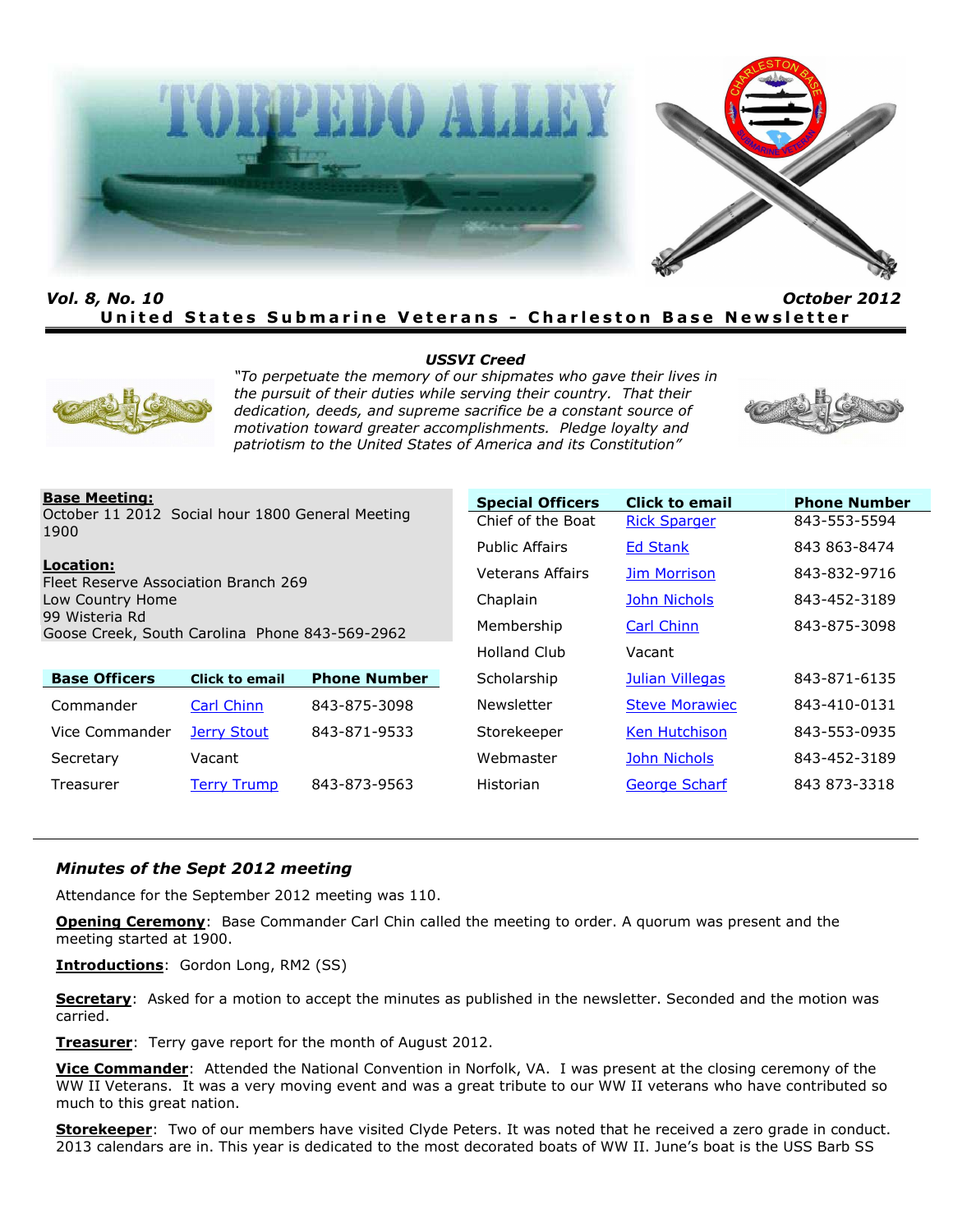220 and we have one of the former crew members in attendance tonight. Bravo Zulu to Willie Jones, WW II submarine veteran extraordinaire. Calendar price is \$10.00 each.

**Scholarship**: Tickets are still available for the 24" wooden dolphins being raffled off at this year's Christmas Party. A thank you card has been received from the grandson of Ray Sparks for his scholarship. He states it will be put to good use.

**Public Affairs**: Ed Stank has relieved Larry Starland as Public Affairs. He is glad to be back in the fold. Charleston Base meetings will be posted in the local section of the Post and Courier.

**Chaplain**: During our next meeting, we will conduct a short memorial service for our shipmate, TM2(SS) Samuel Ernest Strickland, a World War II submarine veteran, who departed on eternal patrol on June 11, 2012. We learned of his funeral service too late to participate, but offered the family a Memorial Service when they were ready.

- Welcome back to Richard Cleeve.
- Bob Bruce was in the VA hospital on August 14th for an infected salivary gland. He went home on August 16th and on the following Sunday, August  $26<sup>th</sup>$ , he passed away at home. A military ceremony was held at the Ladson VFW on Thursday, August 30th.
- Barry Wilson had colon surgery on August 22nd and the surgeon was able to get the entire tumor. He is now recovering. There will be some chemo. The good thing is that his pancreatic cancer is still in remission.
- Carol Hix went to Summerville Medical ER on August 28th then transferred to Trident ICU the following day. He was diagnosed with a bleeding ulcer and discharged on August 31st. He is doing well.
- Jimmy Legg had back surgery on August 30th at Roper St. Francis. The surgery went well. He was discharged on August 31st and is doing well.
- Tom Lufkin is a Red Cross Disaster volunteer and was deployed for a couple of weeks to Hattiesburg MS to support the relief effort after hurricane Isaac came through. He is here tonight.
- Clyde Peters continues to decline as his Parkinsons Disease progresses. The VA has decided that he needs 24 hour care and he can't remain at home. He is at Mt. Pleasant Manor Nursing Home, 921 Bowman Rd, Rm. 323. Visitors are very welcome. Also remember Sue as she ensures he is cared for.
- Art Hance shattered one of the bones in his left foot and he's now in a cast. He is here tonight.
- Lee Allison had an MRI this past Tuesday and will have the results the first of next week.
- Our new National Chaplain, Ray Fritz, is from Lake Wylie, SC.

The following shipmates departed on Eternal Patrol this past month. None were members of Charleston Base. Online memorial entries were made.

STSCM (SS) Pete Manias, US Navy, Retired, departed on eternal patrol as a result of cancer on August 25th in CT. He served on Archerfish, Finback, and Norfolk as well as the COMSUBLANT TRE Team and was the COMSUBLANT Force Sonarman before retiring in 1997. Pete was not a member of USSVI.

Harry John Wamboldt, US Navy Veteran, departed on eternal patrol as a result of cancer on August 30th. He served on Barbel (SS 580) from 1968 to 1974. He lived in Mount Pleasant, SC. Harry was not a member of USSVI.

We have received the following cards:

From Evelyn Fuhr, Ken's wife: I want to thank you for the cards. They do lift my spirits.

From Ed Stank: To my brothers of the 'phin. I have always been proud to call myself a submariner, but your support over the past year has increased this pride tenfold. Pauline and I thank you for all the prayers and kindness during this stressful time.

Webmaster: Our website: <http://www.ussvicb.org/>Please have your photograph taken if you haven't already done so. Also, please complete your Page 2 if you haven't already done so.

#### **Veteran's Affairs**: No report

#### **Little David:** No report

**Holland Club**: John Lookabill has tendered his resignation and we will be looking for a new chairman. A Holland Club member would be a nice choice.

**SUBVETS WWII**: Ed Stank reports that he will be going to Kings Bay the end of next month for the WW II SubVets Memorial Ceremony. WW II Sub Vets has been dissolved, but we will still meet at Ryan's in Summerville every third Thursday every other month.

Next meeting will be next month on October 18th. It has also been determined that the Ladies of WW II SubVets will now be regular members of our chapter as they have put up with these old DBFer's for over 70 years.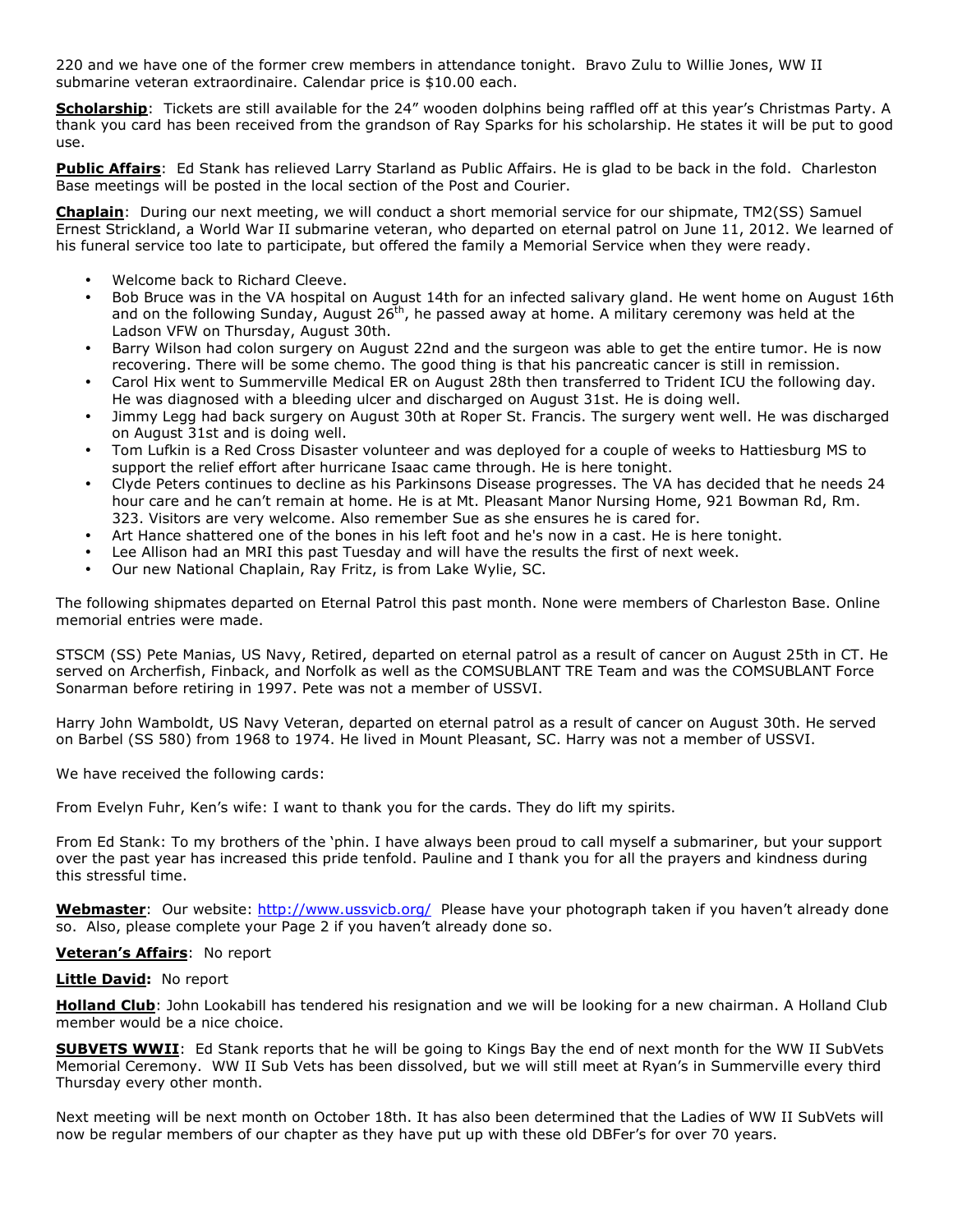The Veterans Associations of Anderson, SC has invited the WWII SubVets to attend the annual parade on the 10th of November. Let me know so I can answer the letter they sent us.

Lee Allison is still a work in progress. He will be getting an MRI next Monday to determine what needs to be done to repair his nerve.

#### **Historian**: No report

**Nuclear Historian**: While attending the recent CPO Selectee breakfast I posed the following question. What does the word "snipe" mean? This seemed to snow about 90% of them until I called them f\*\*kin' nukes.

Those in attendance seemed to understand then. The following story seems to relate to the above tidbit. A NUC was seated next to a little girl (who happened to be the daughter of AUX-ILIARY-MAN) on an airplane when the NUC turned to her and said, "Let's talk. I've heard that flights go quicker if you strike up a conversation with your fellow passenger." The little girl, who had just opened her book, closed it slowly and said to the NUC, "What would you like to talk about?" "Oh I don't know" said the NUC. "How about nuclear power?" and he smiles. "OK," she said. "That could be an interesting topic, but let me ask you a question first. A horse, a cow and a deer all eat the same stuff – grass. Yet a deer excretes little pellets, while a cow turns out a flat patty and a horse produces clumps of dried grass. Why do you suppose that is?" The NUC, visibly surprised by the little girl's intelligence, thinks about it and says, "Hmmmm, I have no idea." To which the little girl replies, "Do you really feel qualified to discuss nuclear power when you don't know shit?"

**Membership**: Dues are due 1 October 2012. Please be prompt in paying your dues.

**Fleet Reserve**: Monthly meeting next Thursday the 20th. If you haven't joined why the hell not?

**Newsletter**: Snail mail newsletter went out today. Electronic newsletter is promulgated. If you didn't receive it please let me know. Send me your inputs as this is your newsletter. Letters to the editor, articles or anything else pertinent.

**District Commander**: The lowest number of the USSVI membership voted in the latest National election: 2681 out of 13,000.

Next year's convention will be in Rochester, MN.

The 2014 convention will be in the San Francisco area.

The WW II SubVet Memorial in Kings Bay will not be supported by BBQ. Springfield Hotel and Suites are taking reservations at \$49.00 per night. Contact me for info.

**Public Events**: The Summerville JROTC has invited us to pull our float in the Homecoming Parade on the October 17<sup>th</sup> – a Wednesday afternoon at approximately 1400.

The same JROTC will be having a Salute to Veterans on the 5th of Oct.

We have also been invited to pull the float in the Anderson Veterans Parade.

Details on all three of these events will be promulgated when known.

**Chief of the Boat**: I attended the CPO breakfast; if you didn't attend you missed a good one. Several drawings were done plus a 50/50 with \$115.00 going to the winner and the CPOs of NPTU donated the other \$115.00 to Charleston Base. Thanks to the CPOs.

The CPO pinning Ceremony will be tomorrow the 14th at 1300. Directions are up front to Bowman Center.

I also attend the National Convention and I have to echo the Vice Commander's assessment on the WW II Ceremony. It was fabulous. Several VIP were in attendance and gave glowing remarks.

I will say that if you've never attended a National Convention, it is a major suck-ass event. All in all it is a very impressive event. I met Mr. Tom Connley on the elevator and he stated that I was from Charleston Base. He said that he is pretty much persona non grata here and I said it was pretty much the truth. Enough said. I did see John Peters there and he is not looking real good. That's all I got.

**Base Commander**: Information about the hog roast: It will be on the 13th of Oct at 1100 with chow going down at 1300. Please answer the email about how many people you are bringing (including yourself). Cost is \$5.00 per member and \$5.00 for the first guest. Each additional guest is \$10.00.

If your last name begins with  $A - M$ , bring a side dish;  $N - Z$  a dessert.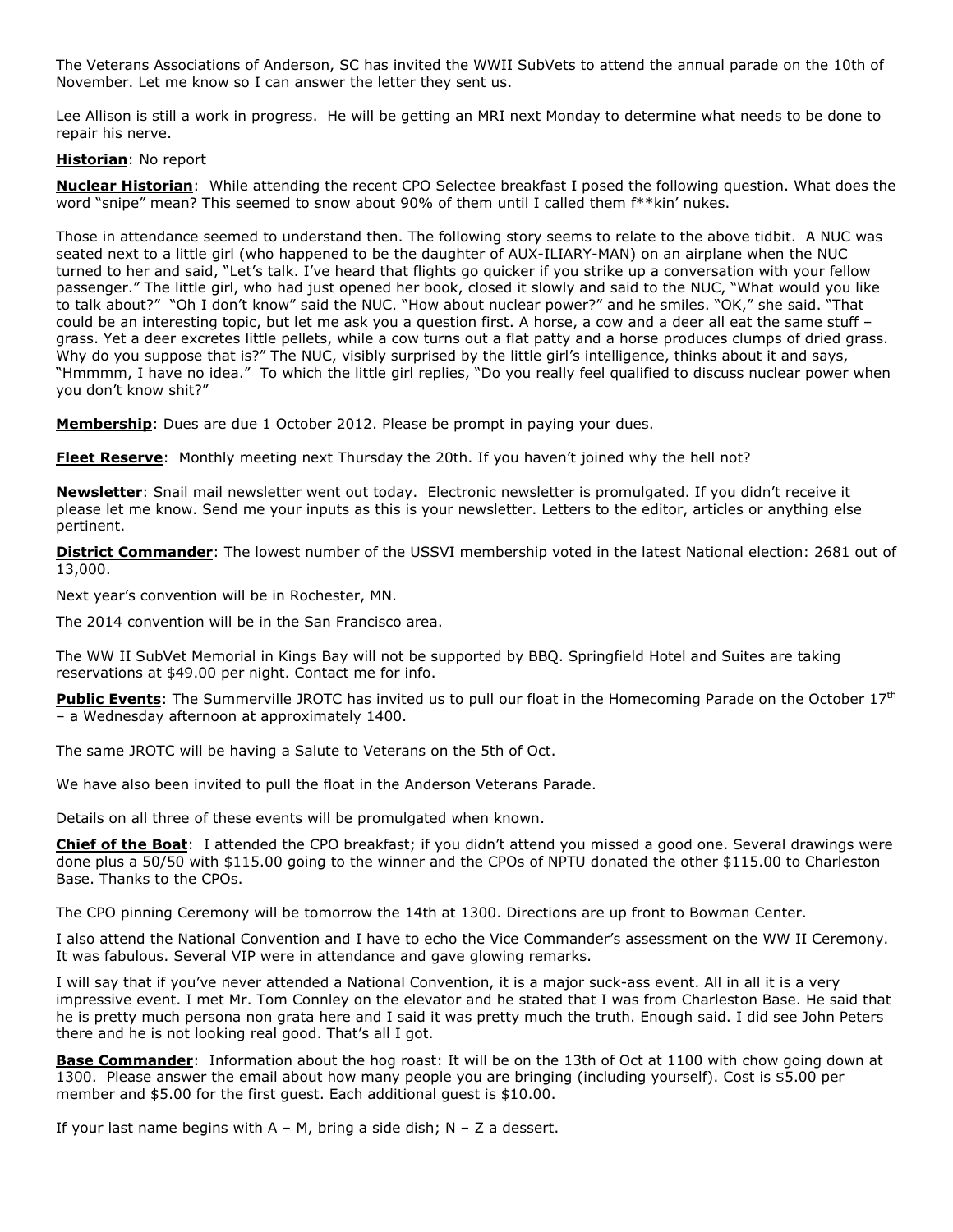Christmas Party is 1 December 2012. Cost is \$15.00 each for you and spouse or significant other. Additional guests are \$20.00 each. Volunteers are needed for set up and break down. Please email or text Steve Morawiec to volunteer.

**Old Business**: At the last meeting we tabled a motion concerning the building fund and the Save the Clamagore fund. Ken Hutchinson reviewed his motion and announced that he was rescinding the motion to allow more time to see what happens with the Clamagore.

**New Business**: Chief Opie will be organizing next year's submarine ball and is seeking suggestions for where to have the event.

Ed Stank has information about South Carolina probate procedures concerning personal property. See him for more info.

Submarine Veterans license plate - Ed Stank is going to pursue the procedure for getting the SubVet Tags for South Carolina. If you are interested please see Ed for more info.

**Good Of The Order**: Ed Stank is organizing a reunion for the USS Nathan Hale next year in Branson, MO. See Ed for more details.

Mike Emerson: My little blue pickup has an advertisement on the back that states: American by birth and a submariner by choice. I was stopped for speeding in Yellowstone Park (doing 25 in a 15 zone). The Ranger stated that he liked what he saw on my truck and did not give me a ticket. It does pay to advertise.

Neck has stated that he has pulled the After Battery into the 21st century by going high-tech. Instead of reading a crotch novel on the shitter he is now using his Iphone to text and call his shipmates long distance (he also has his own personal ET). He has several new items for sale. See Neck for details.

Rodney says thanks for bringing all the new underwear for our homeless vets.

Ed Simokat is a native of the Rochester, MN and is offering information about the local area for the upcoming convention next year.

The newsletter editor makes a motion to publicize the minutes of the Board of Directors meeting via the website. Motion seconded and carried.

Marty Sessler has checked into a custom cover for the float. The existing tarp is too large. He has obtained a quote for approximately \$950.00 for a reinforced cover. Motion made and seconded. Discussion: cost is no object per the COB and Neck. The motion passed.

**Depth Charge**: \$336 to the winner.

**Meeting Adjourned**: The Base Commander adjourned the meeting at 2000.

*One of the things that makes our military the best in the world is the certain knowledge of each soldier, sailor, airman, and Marine that they can always count on their comrades should they need help - that they will never be abandoned. Senator Jon Kyl* 

#### **October Submarines Lost Community Community Community Community October Birthdays**

| <b>USS Wahoo</b>   | <b>SS 238</b> | <b>October 11, 1943</b> |
|--------------------|---------------|-------------------------|
| <b>USS Dorado</b>  | <b>SS 248</b> | October 12, 1943        |
| <b>USS Seawolf</b> | <b>SS 197</b> | October 3, 1944         |
| <b>USS Escolar</b> | <b>SS 294</b> | <b>October 17, 1944</b> |
| <b>USS Darter</b>  | <b>SS 227</b> | October 24, 1944        |
| USS Shark II       | <b>SS 314</b> | <b>October 24, 1944</b> |
| <b>USS Tang</b>    | <b>SS 306</b> | <b>October 24, 1944</b> |
| <b>USS 0-5</b>     | <b>SS 66</b>  | October 11, 1923        |

| Alfano   | Czulewicz | Harden       | Niebeling |
|----------|-----------|--------------|-----------|
| Alkire   | Esch      | Hayes        | Opie      |
| Anderson | Feller    | <b>Hinks</b> | Palenchar |
| Bailey   | Ford      | Holzel       | Peters    |
| Beach    | Gillitzer | Hostetter    | Pruitt    |
| Bonow    | Gnodle    | Leonhardt    | Roup      |
| Britton  | Griggs    | Lindberg     | Scharf    |
| Camp     | Gulick    | Lloyd        | Skorepa   |
| Campbell | Hall      | Lookabill    | Tolbert   |
| Cline    | Hansen    | McDonald     | Wilson    |
| Cyrek    | Hanson    | Nathan       | Yingling  |

# **DON'T FORGET TO VOTE ON NOVEMBER 6TH!!!**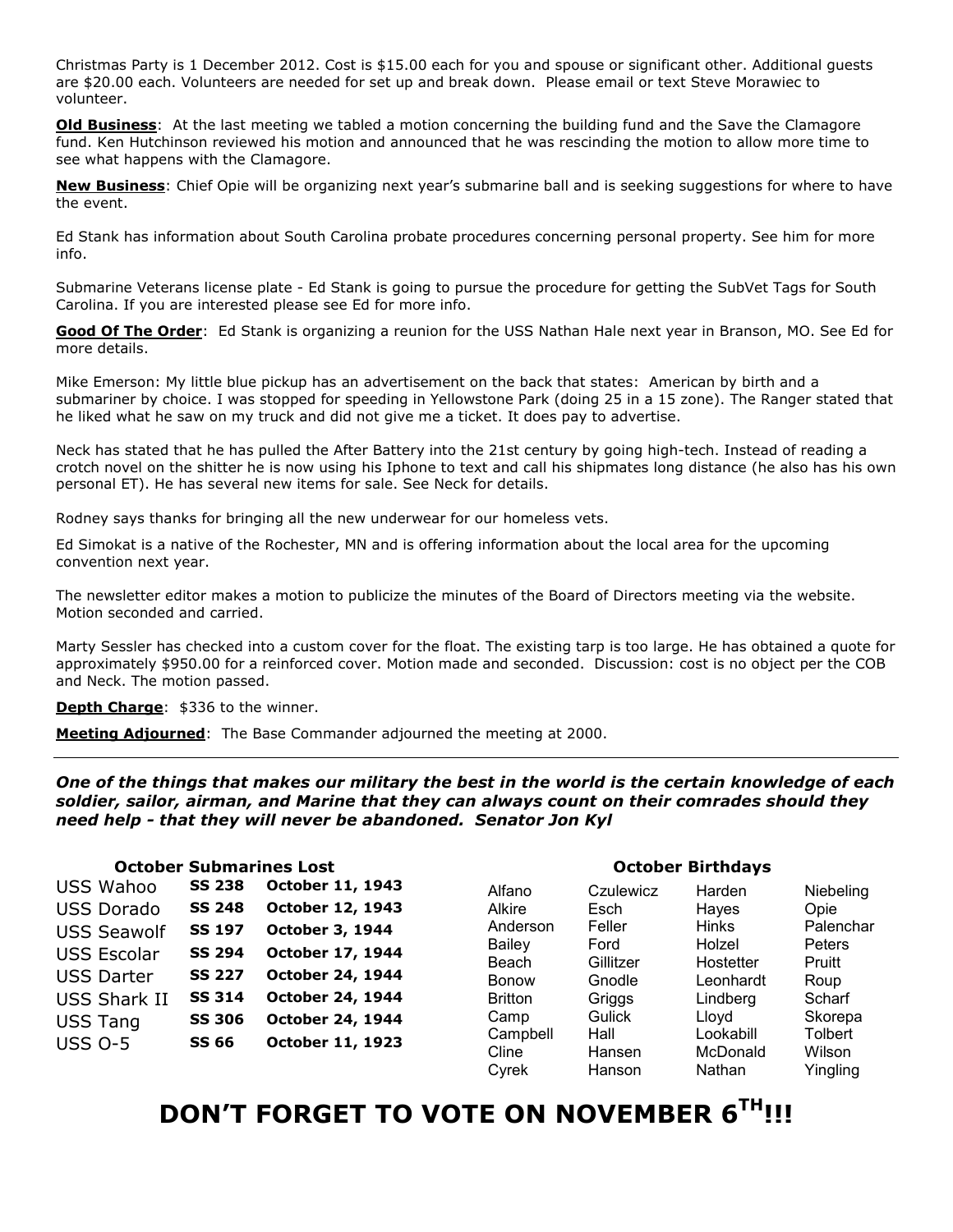# **Notes From The Chaplain**

#### **A prayer for voting - "Lord, thank You for placing me in a nation where I have the freedom to vote for my leaders. Help me to take this honor seriously. Please give me wisdom to cast my vote for the candidates You want me to support. Amen."**

#### STANDING WATCH

If there's one thing a boat Sailor understands, it's standing watch. We've stood topside watch in the best and worst weather; enjoyed watches on the bridge when the water is calm and when it was a beast; and sat for long hours while underway trying to make it through the mid-watch in the torpedo room, the engine room and all spaces in between.

It is easy to see why Psalm 121 is a favorite Psalm for those in the military. It addresses people in dangerous situations where one slip-up could be disastrous. It speaks to those who might bake by day and freeze by night. It is written for people who must always be on guard—for people in harm's way. It was written for God's people of all times and places, people who need help. It was written for us.

'I lift up my eyes to the hills—where does my help come from?

My help comes from the LORD, the Maker of heaven and earth.

He will not let your foot slip—he who watches over you will not slumber;

indeed, he who watches over Israel will neither slumber nor sleep.

The LORD watches over you—the LORD is your shade at your right hand;

the sun will not harm you by day, nor the moon by night.

The LORD will keep you from all harm—he will watch over your life;

the LORD will watch over your coming and going both now and forevermore'

(Psalm 121).

The psalmist repeated the word "watch" several times. The one standing watch is the LORD. That's where our help comes from. Is he capable of providing whatever help we need? He had sufficient power to bring the universe into existence. Can we count on him? He never sleeps; he doesn't even take naps. Will he step in to personally involve himself in our protection? Day or night he will be there to block whatever might harm us.

And to what extent will he do this? He stands watch not just over a part of our life, but over all of it—during our youth and our old age, over our body and our soul. He stands watch not just for a day or a year but always and forever.

So, what does this mean? How do pain and failure, disease and disaster fit into this picture? Does it mean we will never be wounded—in body or spirit? Does it mean we get a free pass for the heartaches of life?

No, we get a free pass through the worries of life. For, if this Psalm is true—and God does not lie—then we surely have no cause for worry. Nothing will happen to us purely by accident. Everything will ultimately work out for our good. We are not on our own. We belong to none less than the holy LORD God.

He, personally, stands watch over us—for all time and for eternity.

#### **From the Membership Chairman**:

2013 dues are due on 1 October 2012. There are still 87 Charleston Base members (names posted below) who have not paid their Base/National dues. Please pay as soon as possible.

| Baker, Tim       | Cager, Clemon                                      | Dale, George                                        | Gomez, Terry                     | Kimzey, Roy                       | McFarland, D                                    | Opie, Craig                     | Samples, Gary                          | Villegas, Julian |
|------------------|----------------------------------------------------|-----------------------------------------------------|----------------------------------|-----------------------------------|-------------------------------------------------|---------------------------------|----------------------------------------|------------------|
|                  | Barnette, Richard Campbell, Newell                 | Davis, Pat                                          | Graham, James                    | Knaub, Michael                    | McRae, F.C. "Mac" Owens, William                |                                 | Sabo, John                             | Watson, John     |
| Barnhart, Dean   | Carlson, Erik                                      | Donofrio, Donald                                    | Griggs, Dewey                    | Knutson, Larry                    | Morrison, Jimmy                                 | Paris, Larry                    | Saucier, Joseph                        | White, Howard    |
| Becker, Gary     | Chase, Ervin                                       | Dygert, Kevin                                       | Gulick, James                    | LaForce, Christian Morrow, Robert |                                                 | Peters, Clyde                   | Schaffer, Jerome                       | Wise, Richard    |
|                  | Bergamo, Andrew Christiansen, Jacob Euper, Phillip |                                                     | Hanson, Alvin                    | Langley, Robert                   | Murray, Timothy                                 | Phillips, Charles Sickle, James |                                        | Wood, Charles    |
| Betz, Robert     | Clift, Marvin                                      | Everett, Stephen                                    | Hayden, Christopher Lanier, Mark |                                   | Nathan, Norris                                  | Pickett, Russell                | Silvers, Monty                         | Yates, Jim       |
| Bohling, Charles | Cline, Michael                                     | Farr, Craig                                         | Hayes, Joseph                    | Leal, Lewis                       | Nettles, Harry                                  | Preston, Dallas                 | Smith, Joseph                          | Yingling, Thomas |
| Bolin, Randall   | Cox, Larry                                         | Fenton, Donald                                      | Hofen, Karl                      | Litzenberger, Ron Neufeld, Wayne  |                                                 | Pruitt, William                 | Stoll, Albert                          |                  |
| Brown, Gary      | Curtis, Steven                                     | Fitzpatrick, William Isaman, Robert                 |                                  | Lowe, Bob                         | Northrop, Donald Rackley, Emmett Tolbert, Buddy |                                 |                                        |                  |
| Burke, William   |                                                    | Czulewicz, Thomas Gallagher, George Kimbrell, Jimmy |                                  | Massey, Roy                       | Olsen, Odell                                    |                                 | Roberson, James Van Swearingen, Joseph |                  |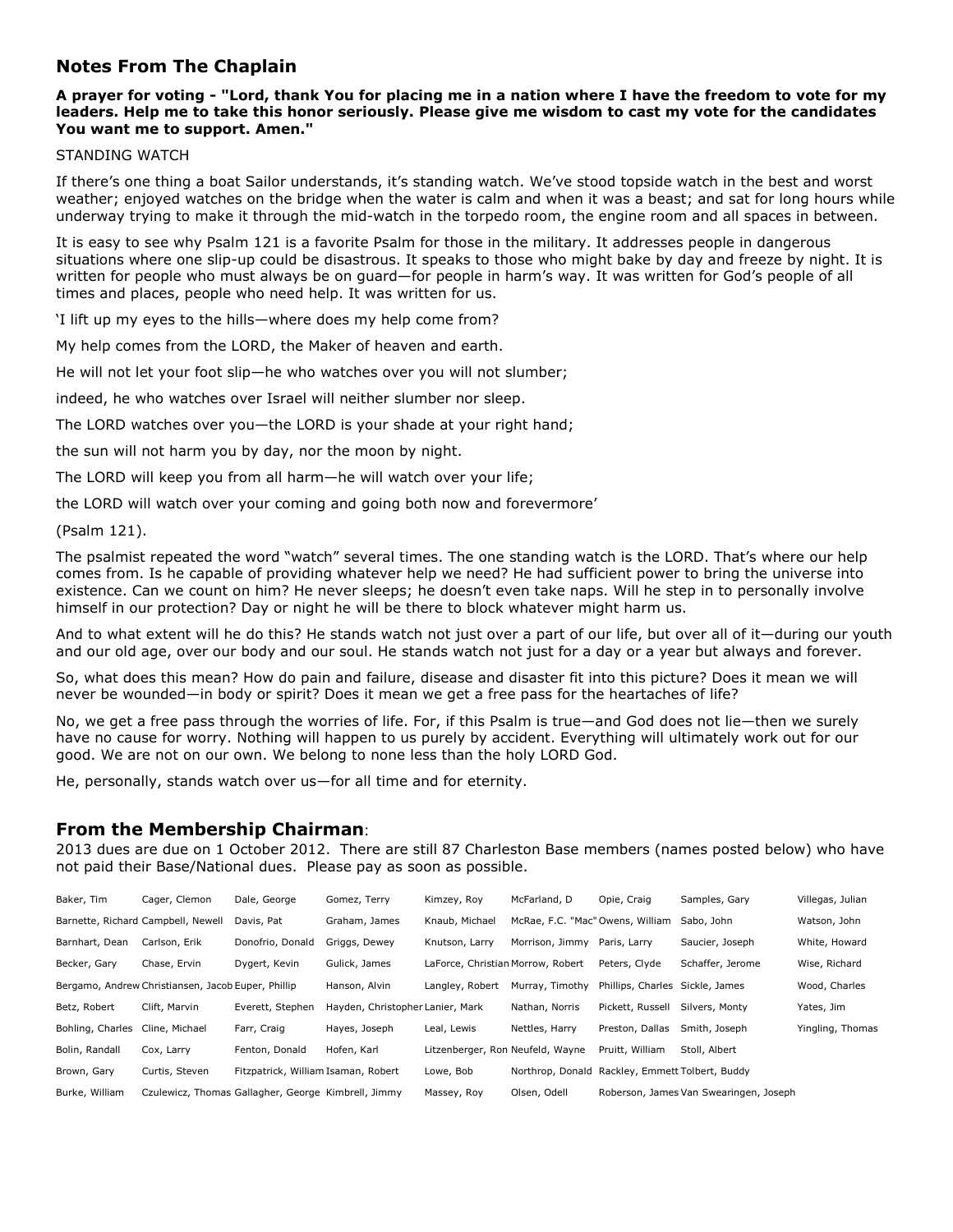#### **Submarine News**

# **CNO: Women Aboard Attack Subs Next Year**

After years of anticipation, a date for assigning women to attack submarines has been set: next year. Attack boats represent the next phase of the Navy's gradual integration of the submarine force, which began last year when female officers joined ballistic- and guided-missile subs. Chief of Naval Operations Adm. Jon Greenert told sailors recently that this new phase would begin as soon as next year, when female officers are assigned to Virginiaclass subs.

"I think next year we're going to bring some officers into the Virginia class," Greenert said Aug. 22 at an all-hands call in New London, Conn. So far, the fleet's first female submariners have fit well into billets on Ohio-class boomers and guided-missile boats. But with two dozen female officers entering submarines each year, officials are looking for more hulls and more opportunities. That's why they're moving to integrate the Virginia class, the Navy's latest class of attack boats. Recruiters are seeking talented female midshipmen for sub duty, but the number of volunteers has been lower than officials anticipated.

"They're not quite as high as we thought they'd be, frankly, in the officer ranks," said Greenert, who explained the integration effort will continue gradually, hewing to lessons from the earlier integration of ships and aviation squadrons, such as putting female officers onboard first and providing them with female mentors. But he hinted the Navy may soon start looking for female enlisted volunteers, too.

"What about the enlisted?" he asked. "We need chiefs and first class females that would be willing and ready to go into submarines." The CNO did not say when enlisted women may join the sub force, but his comments signaled it likely would be part of a later phase of the integration.

While attracting a lot of press coverage, women remain a very rare presence in the sub force. There were only 24 women assigned to boats as of Aug. 30, counting both female submarine officers and Supply Corps lieutenants serving as their mentors. They serve aboard the blue and gold crews of the ballistic-missile subs Wyoming and Maine and the guided-missile sub Ohio, as well as the gold crew of the guided-missile sub Georgia.

Five more crews are planned to be integrated in January: Georgia's blue crew, and blue and gold crews on the guidedmissile sub Florida and ballistic-missile sub Louisiana. Sub leaders haven't selected which Virginia-class subs will be integrated or planned specifically for when the first female crew members will report aboard them, a Submarine Forces spokeswoman said. The next wave of 24 female submariners is now in the officer training pipeline, with 18 more waiting to enter after them, said Cmdr. Monica Rousselow.

#### **Navy Expected To Award EB Two Major Contracts For USS Miami Repairs**

GROTON - The Navy is expected to award Electric Boat the two major contracts, totaling about \$450 million, to repair the USS Miami, severely damaged in a fire last May. The Navy will award a planning contract this month to support the engineering that will guide the repairs and to purchase parts for the Groton-based submarine. The repair contract will be awarded in the spring.

In a recent briefing on the repairs, the Navy told congressional staffers that EB will receive both contracts because of the extensiveness of the repairs and because of the company's expertise as the manufacturer of the submarine, according to a staff member who attended the meeting and asked not to be identified. The work will be a joint effort between EB and the Portsmouth Naval Shipyard, since the submarine is staying at the naval shipyard, where the fire occurred, the staffer said.

The first contract will be about \$100 million, followed by an award of roughly \$335 million in the spring, the person said, and EB will have, at its peak, 300 employees working on the project.

"We'd be pleased to support the Navy if we're awarded the contract, and we're still standing by to see whether or not we get it," Electric Boat spokesman Robert Hamilton said Wednesday. A spokeswoman for the Naval Sea Systems Command said she could not confirm the recipient of the contract until it is awarded.

The Miami (SSN 755) was in a dry dock at the Maine shipyard for maintenance and upgrades when it caught fire May 23 and burned until the next day. The shipyard worker accused of setting the submarine on fire has been charged with arson.

The repairs are much more significant than those Portsmouth had planned for the overhaul and involve rebuilding sections of the boat, the staffer said. The person also said the USS Providence, which was scheduled for maintenance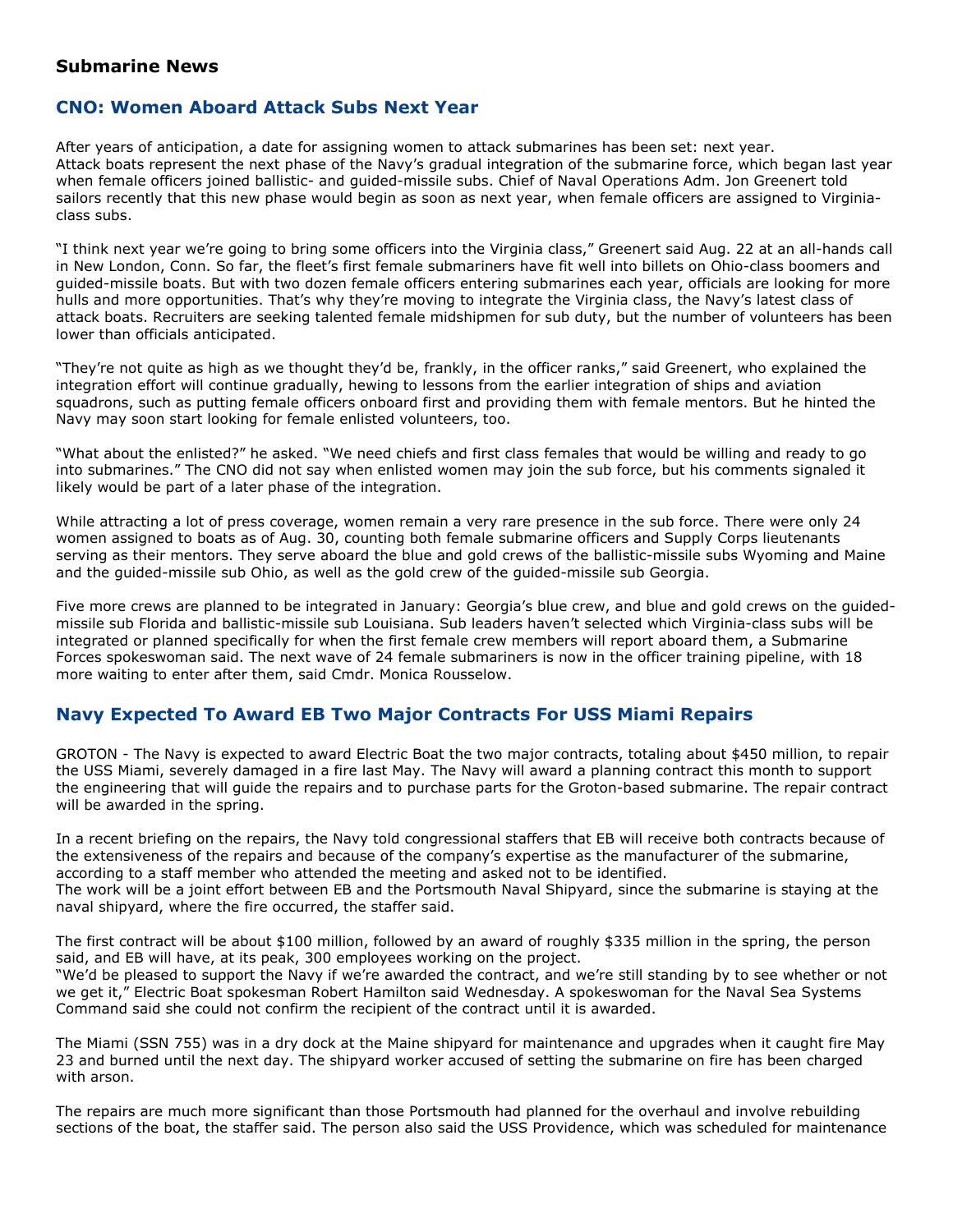at the shipyard, may now go to EB for the work since the Miami will remain at the Maine shipyard for longer than expected.

EB built the Miami, a Los Angeles-class submarine, for \$900 million. It was commissioned at the Naval Submarine Base in Groton in 1990 and arrived at the Portsmouth shipyard in March for a 20-month overhaul. The Navy has said it will fix the submarine by April 30, 2015, because the Miami still has 10 years remaining in its roughly 30-year service life, making it eligible for at least five more deployments.

# **Navy Wants Nearby GA Airport Closed**

The Navy has asked the FAA to close down a small airport close to the Kings Bay Naval Submarine Base in Georgia, after a pair of skydivers inadvertently landed on their property last month. Rear Adm. John C. Scorby, commander of the Navy's Southeast Region, sent a letter on Tuesday to the FAA's district office, outlining the Navy's concerns.

Seven skydivers from St. Mary's Airport have landed on the base in the last three years, including the two on Aug. 12, Scorby said. He said such landings could potentially cause "needlessly dangerous reactive responses." The skydiving operator, The Jumping Place, has already moved to another airport while it looks for a new permanent base.

City councilman Jim Gant told the Florida Times-Union that that city would like to relocate the airport, and land is available, but there is no money to make it happen. The airport, which should be an asset to the city, instead has become a "spear in the city's side and somebody twists it every week," he said. He added that since the Navy base brings in \$600 million a year, and the airport is home to "maybe a dozen planes," if it comes to a choice between the airport and the Navy, he expects the Navy will win.

#### **New Commander Takes Over Navy's Submarine Forces**

The Navy has a new top commander guiding its submarine forces. Vice Adm. Michael Connor relieved Vice Adm. John Richardson at a ceremony Friday atop the attack submarine New Mexico at Norfolk Naval Station. During his two-year tenure, Richardson integrated women into the Navy's submarine force and sought to decentralize authority, giving submarine commanders more flexibility. Richardson said those changes increased the Navy's war readiness.

"Our business is war fighting and preparing for war," Richardson said from a stage on top of the submarine. "Our hope is that by doing that business in a very convincing way - by becoming masters of the undersea domain - we will deter anybody from taking us on." Richardson will lead the Naval Nuclear Propulsion Program.

Connor, who previously served as assistant deputy chief of naval operations for warfare systems, is now the Navy's top submarine commander and will directly manage the force's Atlantic Fleet. He also will serve as commander of NATO's Allied Submarine Command.

Adm. John C. Harvey Jr., head of Fleet Forces Command, thanked Richardson for his leadership and welcomed Connor to what he called one of the Navy's most important responsibilities. "These boats and these sailors are truly the asymmetric advantage our Navy has in the maritime domain," Harvey said. "No nation's navy can touch our submarine force, and every nation's navy knows it." Several former seamen who were in town for the U.S. Submarine Veterans National Convention, including a few World War II veterans, attended the change of command.

# **Nuclear Submarine Fire Sparks Two Navy Probes**

Investigators aim to learn why the blaze spread so fast and to find ways to reduce in-dock hazards

KITTERY, Maine -- Setting sail aboard a nuclear-powered submarine that can travel deep underwater at speeds topping 30 mph with complicated equipment and an arsenal of weapons has inherent danger. But there's potential for a bigger risk when the sub is in dock for major work.

Submarines that are being overhauled, like the USS Miami, which suffered \$450 million in damage in a fire in May, are often crowded with shipyard workers and equipment. Temporary systems are established and there are cables running throughout the sub. Deck plating is sometimes removed, creating holes in passageways. "Submarines face different dangers, perhaps bigger ones, when they're being overhauled or repaired in an industrial setting," said Peter Bowman, a retired Navy captain and former Portsmouth Naval Shipyard commander. On the USS Miami, those who battled the fire that started May 23 said it knocked out lighting, and a crew member broke ribs when he fell into a hole.

It took the efforts of more than 100 firefighters to save the USS Miami in dry dock at Portsmouth Naval Shipyard after a civilian shipyard worker allegedly set a fire that quickly spread through its forward compartments.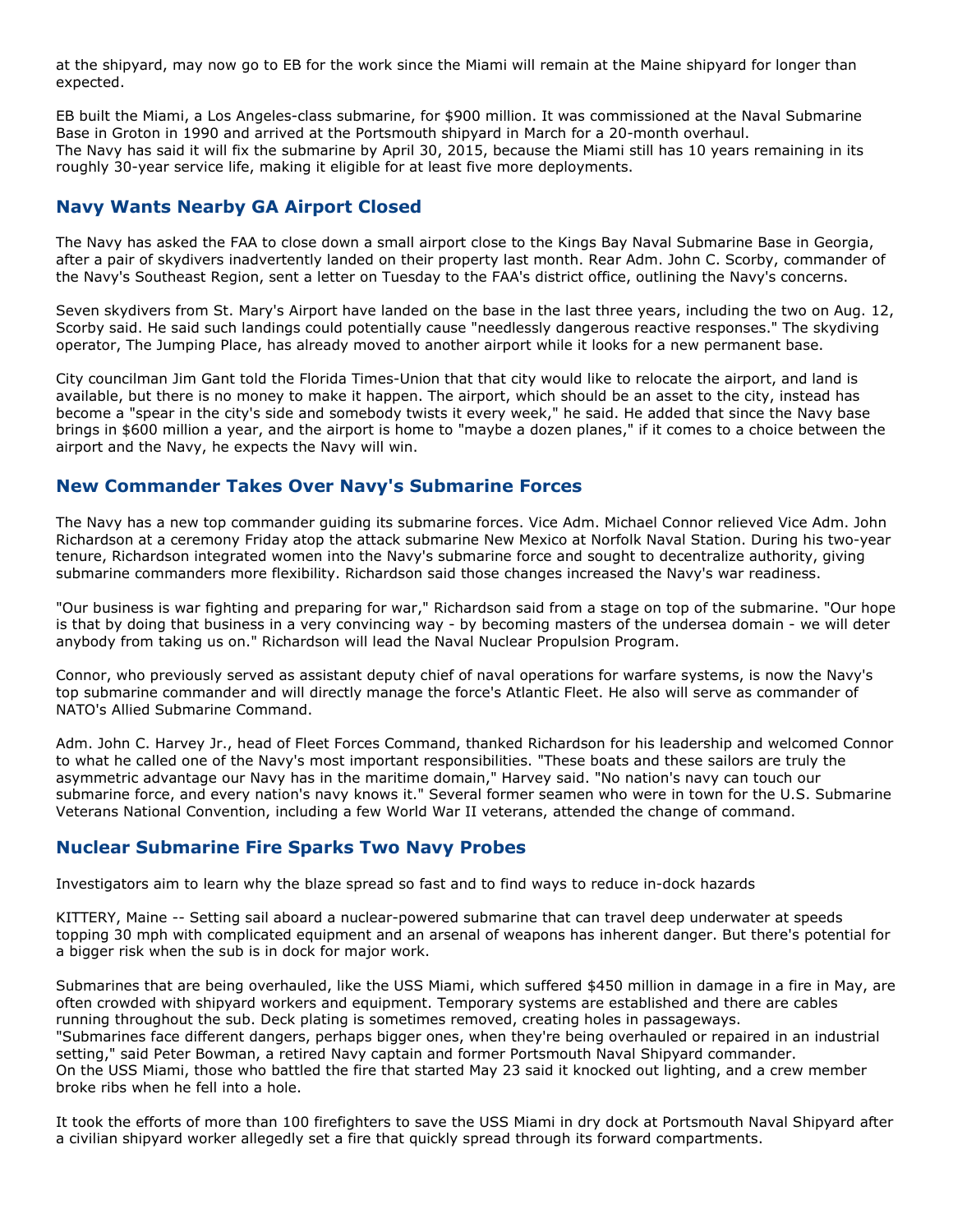Two Navy panels are continuing wide-ranging investigations aimed at identifying factors that contributed to the rapid spread of the fire as well as ways to reduce hazards and improve firefighting response in the future.

The Navy hopes to complete the investigations by month's end. Bowman and Jerry Holland, a retired Navy rear admiral and submarine commander, said that an industrial setting exposes submarines to hazards that normally wouldn't be present at sea, when the ship's entire crew is present and all equipment and systems are in shipshape and in full operating order. Some of the most serious ship and submarine calamities in U.S. naval history have happened with a vessel at dock, in construction or under repair.

In 1960, another nuclear-powered submarine, USS Sargo, suffered serious damage and the loss of one crew member during an oxygen fire at Pearl Harbor in Hawaii. And 50 shipyard workers died when the aircraft carrier Constellation caught fire during construction at Brooklyn Naval Shipyard later that year in New York. The submarine Guitarro sank during construction in 1969 at Mare Island Naval Shipyard in California; watertight doors and hatches couldn't be closed because of cables and hoses. Minor problems can become big problems when a vessel's sophisticated damage control systems are offline, said Norman Polmar, a naval analyst and author.

"When the sub is not operational, you can't count on the normal tried-and-tested damage control, firefighting and other safety systems," Polmar said. In the case of the USS Miami, firefighters reported that going into the sub was like stepping into a blast furnace, and a forensic study concluded that the temperature may have hit 1,000 degrees in areas, the Navy told the Associated Press. The pressure hull was subjected to less heat, with isolated areas hitting 700 degrees. "However, for the most part, the hull was not exposed to temperatures above 350 degrees," said Dale Eng, a Navy spokesman. The Navy intends to repair the submarine, which is based in Groton, Conn., with a goal of returning it to service in 2015.

Former shipyard worker Casey James Fury of Portsmouth, who's accused of setting the fire, remains held without bail while awaiting trial in federal court in Portland. Fury told Navy investigators that he set the fire because he was feeling anxiety and wanted to go home. The criminal case could have bearing on the release of the Navy's findings. While investigators hope to complete their work by month's end, they won't make their findings public if it interferes with the criminal case, said Pat Dolan, spokeswoman for the Navy Sea Systems Command.

#### **Navy Admiral Makes Case For Longer Duties At Sea**

BANGOR — The Navy shrank from 390,000 Sailors to 320,000 during the past decade while demand for its ships and submarines ballooned. More Sailors are needed at sea, requiring a rebalancing, the Navy's chief of personnel said during an all-hands call Monday at Naval Base Kitsap-Bangor.

"Adjusting gaps at sea is my primary focus," Vice Adm. Scott Van Buskirk told about 500 Sailors at Bangor Theater. The USS John C. Stennis is a good — but exaggerated — example. The Bremerton-based aircraft carrier returned from a seven-month deployment to the Middle East on March 2 and wasn't scheduled for another until January. But with tensions remaining high in that region, Defense Secretary Leon Panetta ordered the ship back out to sea for eight more months. The directive came July 16; the Stennis departed Aug. 27; there was little time to round out a crew. Sea duty incentive programs were already in place, and helped, but the turnaround was too quick. The Navy changed its policy July 12 to enable it to send Sailors with critical skills to sea before their shore duty was completed. They'd receive a lump sum based on the number of months of shore duty lost. Sailors on land the longest would go first, and they had to have been there at least two years. Two hundred seventy-one Sailors took this route to the Stennis. The policy is meant to be temporary, but that depends on world situations.

"We use a variety of long-term and voluntary initiatives to support our seagoing force," Van Buskirk said in announcing the policy. "Now, while these actions begin to take traction, we've determined that we need to take additional measures to reduce these gaps at sea."

Long-term measures include Sea Duty Incentive Pay and the Voluntary Sea Duty Program. The first offers Sailors in pay grades E-5 through E-9 in jobs undermanned at sea to get a monetary incentive for extending their sea assignment or curtailing shore duty to return to sea duty. It began in 2007 and is adjusted often to meet Navy needs. Sailors get a lump-sum payment based on the length of the sea-duty extension or shore-duty curtailment, ranging from \$500 to \$1,000 per month.

The Voluntary Sea Duty Program, which was announced in January, allows Sailors and their families to stay in their same duty location or move to a duty station of their choice if they extend at sea or return to sea duty early. They can take advantage of both programs at the same time.

Besides sea vs. shore duty, the Navy's working on balancing manpower among jobs, or rates. Some are crowded, others thin on numbers. Sailors in overmanned rates might not advance and face little potential in the Navy if they don't convert to a different rate. There are too many sharp Sailors being recruited, and 70 percent re-up. The Navy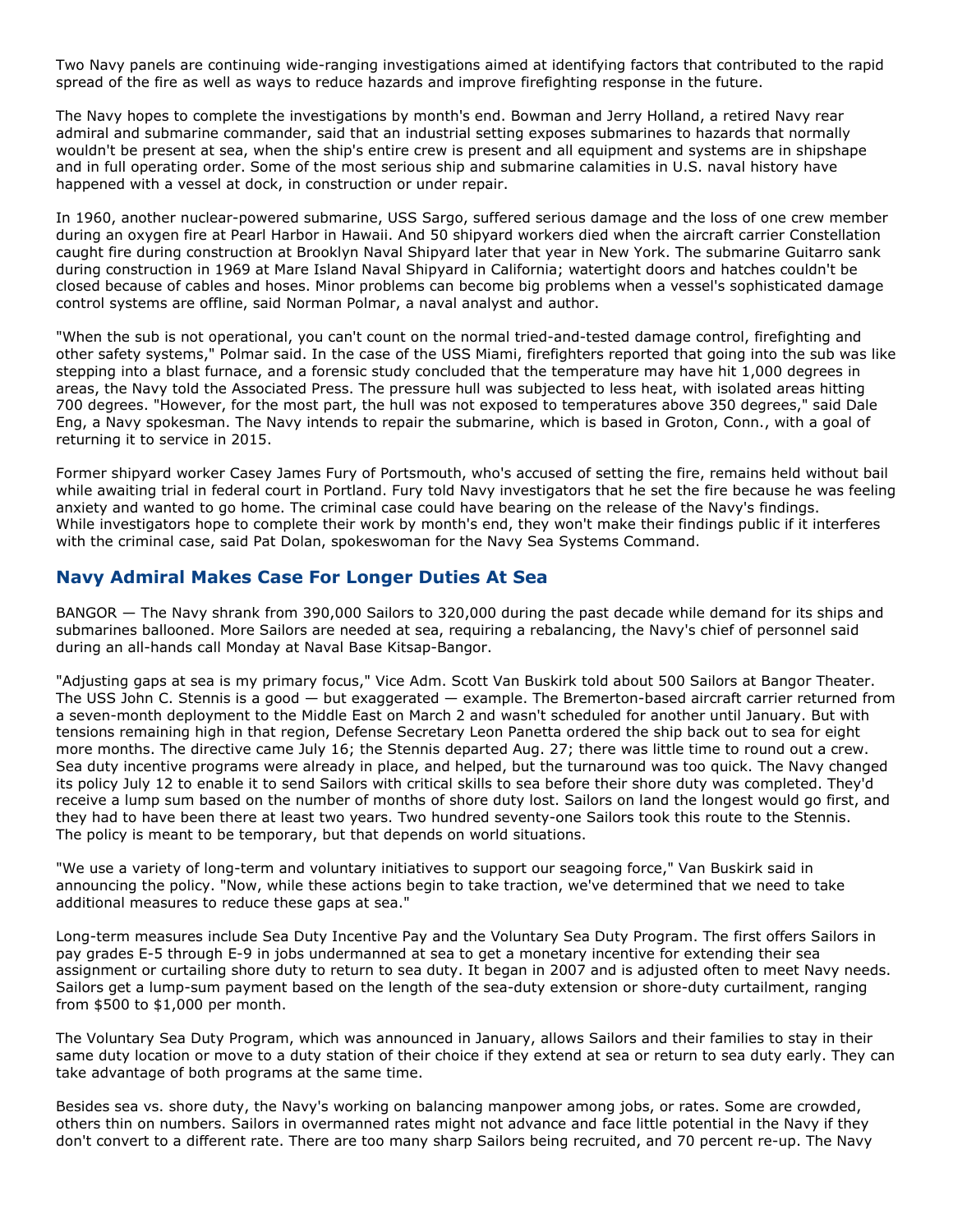has never had a higher-quality workforce, said Van Buskirk, who set the playing field Monday and then fielded questions for 40 minutes. Sailors asked about rate quotas, retention bonuses, retirement, deployment times and advancement cycles.

"To remain competitive, you have to be assignable, distributable and deployable," Van Buskirk told the Sailors. The admiral met with senior Sailors later Monday, then was off to Naval Air Station Whidbey Island and Naval Station Everett.

#### **Obama aids Egypt as it tries to buy U-boats**

(please don't shoot the messenger – ed.)

President Barack Obama's deputies are negotiating a \$1 billion aid package with Egypt's new Islamist government, even as Egypt's cash-strapped military revealed that it is trying to buy \$1 billion worth of German submarines that could threat Israel's fast-growing offshore energy projects. The Germans government has pointedly declined to deny the incendiary revelation about Egypt's request to buy the two submarines.

Instead, the German government offered vague support for Israel, which is facing renewed threats from Iran's nuclear program and the Muslim Brotherhood's rise to power in Egypt. "There has been no change in the German government's position towards Israel, in the commitment the German government feels towards Israel's security," a spokesman for Germany's prime minister's told Der Speigel, a major German newspaper.

State Department spokesman Victoria Nuland did not respond to an inquiry by The Daily Caller. The submarine purchase will likely be an issue in the U.S. election, because both parties are vying for support from a relatively large concentration of swing-voting Jewish Americans in Florida. During the Democrats' convention in Charlotte, for example, several speakers declared that Obama is a strong supporter of Israel's defense.

"The Democratic platform reflects the president's unflinching commitment to Israel's security and future as a Jewish state," former Rep. David Wexler declared Sept. 4. "To strengthen Israel's qualitative military advantage, the president has increased security assistance to Israel to record levels — more than any other president," he claimed. Those declarations came after party leaders OK'd a platform document that did not recognize Jerusalem as Israel's capital. Obama reversed the decision, and directed that Jerusalem be cited in the platform document. Islamist groups, including Egypt's Muslim Brotherhood and their supporters in the United States, oppose any recognition of Israel and its capital city.

But the brotherhood's hostility is constrained by its need to revive Egypt's stalled economy and to feed its population of over 80 million. The Islamist government recently won promises of aid from Arab countries, and hopes to complete the \$1 billion loan-forgiveness deal with Obama's deputies by the end of the year. The U-boat controversy began Sept. 31 when Egypt's leading newspaper, Al-Ahram, reported that the country's chief naval officer, Osama al-Gindi, said "We have agreed to a deal with Germany to procure two submarines of the latest 209 Class."

The Type 209 submarines are among the most advanced non-nuclear submarines available. They're made in Germany, which has a long history of submarine production. In German, submarines are called U-boats. The Type 209 submarines can stay underwater for lengthy periods, are sufficiently quiet to elude easy detection and can launch attacks without being identified. They can carry 14 torpedoes, mines or missiles that can sink ships or destroy oil rigs.

Israel has already bought six of the U-boats to protect its trade routes from future attack by any of the many Muslimmajority states around the Mediterranean Sea. Three of the U-boats are in Israel already, where they also are being used to protect Israel's network of offshore drilling rigs that are developing the nation's newly discovered underwater reservoirs of oil and gas.

#### **Supersub: Nuclear giant submarine launches which can sit in the Channel and hear a ship in New York**

After 20 million man-hours and a cost of £1billion, this is Britain's newest nuclear attack submarine. The Ambush is the most sophisticated and deadly sub ever built and has sonar technology so sensitive it can sit beneath the English Channel and hear a ship leaving port in New York. But before the Hunter Killer craft slips into the Irish Sea on her maiden voyage today, the Daily Mirror was given a look at the Royal Navy's latest weapon.

Moored at Devonshire Dock, in Barrow-in-Furness, Cumbria, Ambush is twice as big and has twice the fire-power of our current nuclear sub HMS Trafalgar, which blasted Gaddafi forces in Libya. Ambush, made by BAE Systems, already has enough nuclear fuel to sail for a quarter of a century non-stop and could circle the world without surfacing.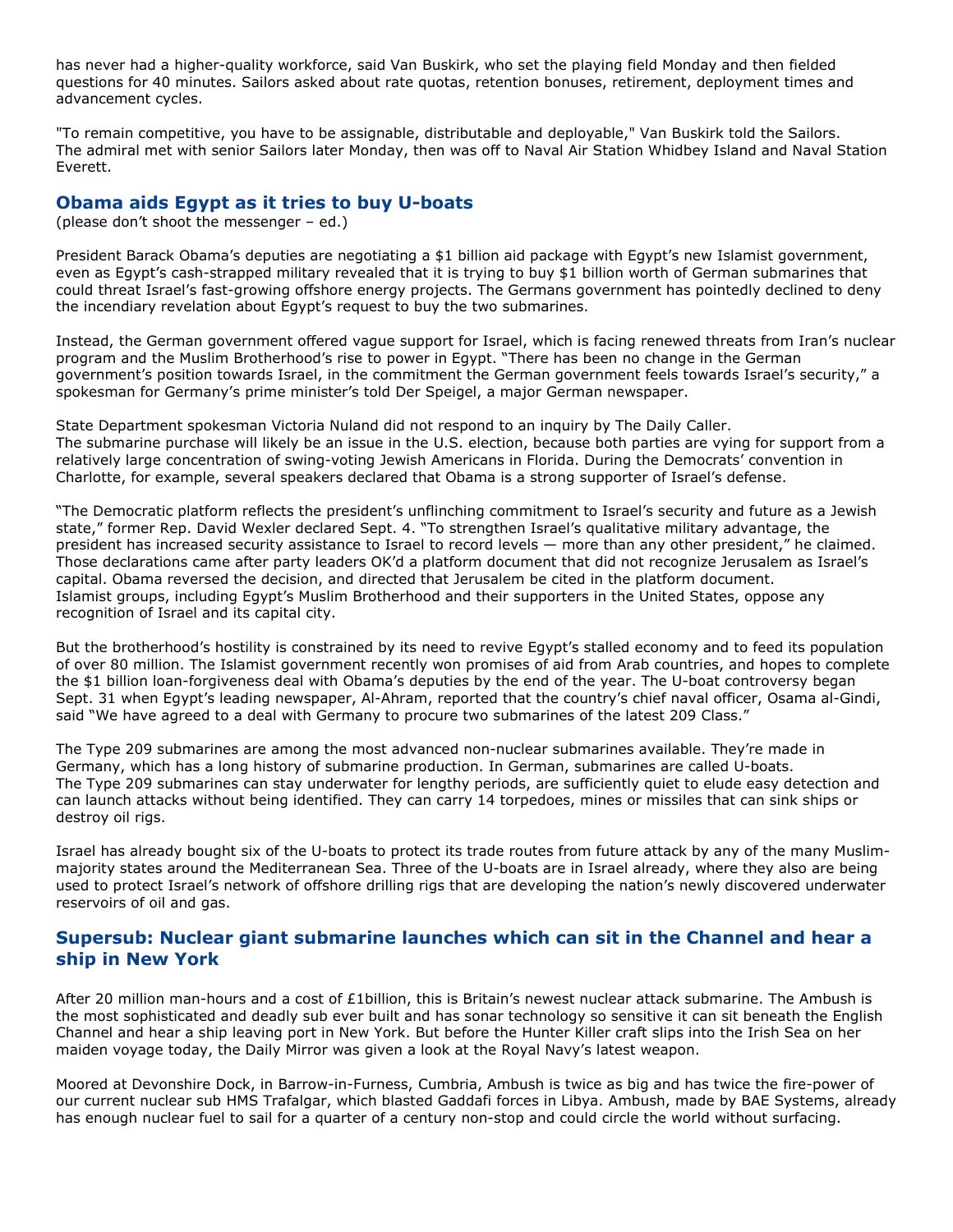

She's also one of the quietest sea-going vessels built, capable of sneaking along an enemy coastline to drop off special forces or tracking a boat for weeks. Foreign forces will find it almost impossible to sneak up undetected by her incredibly powerful sonar equipment that can hear halfway around the world.

Commander Peter Green was appointed commanding officer of Ambush in 2009 while it was being built. The 47-year-old Royal Navy stalwart from Lancaster, said: "The level of capability we see with Ambush is unparalleled. This sub is a huge step forward in underwater operations. And her listening ability is quite awesome. She has a sonar system with the processing power of 2,000 laptop computers.

"It is possible this class of submarine is the most advanced in the world. And it is a huge privilege to be in command of her and her crew." Ambush is the second of Britain's Astute class submarines – the first of which is still undergoing sea trials – and could be in operation in the next 12 months. She is so high-tech that her makers have done away with the traditional periscope, replacing it with a camera system called Optronics which operates both night and day using infra-red technology.

Commander Green added: "Her Optronics system gives us much greater clarity than a periscope." Most of the weapons and defence systems aboard Ambush are top-secret and details cannot be revealed. Commander Green added: "Very few people get to see inside one of these submarines. "She is so sophisticated that her limitations are based on the humans on board – we can go to sea for 90 days approximately. She'd keep going but we need to stop off and get food."

Ambush is capable of firing a Tomahawk missile into an enemy compound from 1,200 miles away. Her 103-strong crew live in cramped conditions, many of them slotted into bunk-bed systems like CDs in a music rack. Each of their bunks is two metres long by one metre wide, and just 18 inches high. If you jolt your head upwards by a few inches you headbutt the man above you or the ceiling and there are up to 18 sailors in one room. Commander Green said: "It can be tough at times being a submariner but you wouldn't last long in a crew if you couldn't hack it.

"You have to have the ability to get on with others and be part of a team or it won't work." Ahead of today's launch he added: "We are grateful to all the people who have worked hard to construct this vessel. The crew cannot wait to start sea trials and take this magnificent vessel a step closer to beginning operations."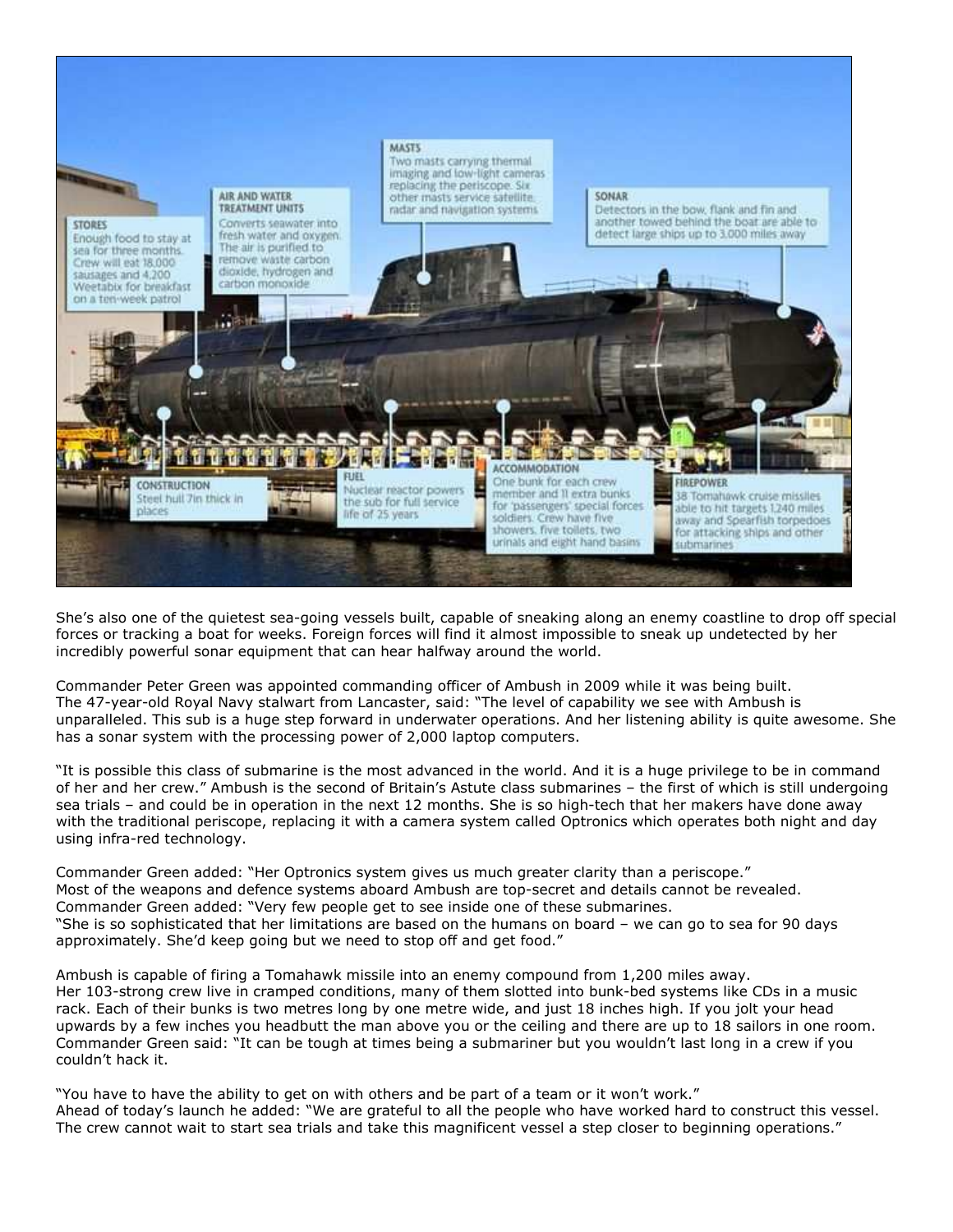# **Report Slams CO Accused Of Faking Death**

Cmdr. Michael Ward, the attack submarine skipper fired in August after allegedly faking his own death to break off an extra-marital affair, was "impaired" from the responsibilities of submarine command by the illicit romance and his efforts to manage its fallout, according to the Navy's investigation of the incident released Tuesday.

"Commander Ward's dishonesty and deception in developing, maintaining and attempting to end his inappropriate relationship with [redacted] were egregious and are not consistent with our Navy's expectations of a commissioned officer," wrote Capt. Vernon Parks, head of Submarine Squadron 12, in endorsing the official investigation. Parks fired Ward on Aug. 10.

Ward's command tour proved to be very short. He was fired only seven days after taking command of the Groton, Conn.-based sub Pittsburgh, becoming the 13th of the 16 COs relieved for cause this year. At admiral's mast Sept. 5, Rear Adm. Rick Breckenridge ruled that Ward violated three articles of the Uniform Code of Military Justice: dereliction of duty, conduct unbecoming an officer and gentleman, and adultery. Ward received a punitive letter of reprimand, said Submarine Group 2 spokeswoman Lt. Cmdr. Jen Cragg.

Ward, a married 43-year-old, met a 23-year-old woman on an online dating service in October 2011, according to the report and an article by The Day, the Connecticut newspaper that published her allegations anonymously. She and Ward met when he was in Norfolk in October 2011 while he attended the Joint Forces Staff College and in May when he was there for training as a prospective commanding officer.

For unknown reasons, Ward attempted to break off the relation in July. He sent her an email from a fake account, supposedly from one of Ward's special operations buddies. "Bob," the name Ward gave to the email's author, told the woman that Ward had been killed, implying that it was on a hush-hush special ops mission. But when the woman, along with her sister and mother, drove to Ward's house in Virginia to pay their respects, the new owner said that Ward had only moved to Connecticut to take command of a submarine.

Later in July, Ward met in Washington, D.C., with someone, whose name was redacted, to discuss the pregnancy. The woman lost the baby from complications soon thereafter, the report said, and the relationship ended. The report closes a chapter on what had been a headline-grabbing scandal for the Navy. Officials said Ward had fallen short of the mark as an officer and as a CO, charged with exemplary conduct in safeguarding his sub and his crew. "Commander Ward's actions," Parks wrote, "were especially not consistent with our Navy's expectations of an officer entrusted with the command of a naval warship and its crew."

# **Sub Vets in Norfolk**

On a warm, blue sunny September morning in the heart and soul of Navy country, hundreds of submariners from yesterday and today gathered for the 2012 United States Submarine Veterans Incorporated/Submarine Veterans of World War Two Convention. Past and present undersea warriors from around the world came together to honor the memories of their shipmates who gave their lives while serving their country, and to celebrate the more than five decades of service that many of the organization's current members have to date.

This year's convention in the "Mermaid City" Norfolk, Va., honored several veterans whose date of qualifying on submarines reaches back before many of our nation's earliest submarine battles. World War II veteran Lt. Cmdr. (Ret.) Walter Anderson recalled his days aboard Gato-Class Submarine USS Dace (SS 247), during the Battle of Leyte Gulf, which began in December 1941. "The camaraderie on the submarines is great," he said. "One of my fondest memories comes from the Battle of Leyte Gulf. I was involved in that. A sister ship, USS Darter (SS 227), went out at night and Darter got one of its heavy cruisers damaged and one sunk and the next night Darter ran aground. We picked up the whole crew and had a double crew until we got back to Darwin, Australia, eating peanut butter and some kind of soup."

Anderson explained that although Darter was destroyed and space on board Dace was limited, the crew's spirits were still high, reveling in the subs' success against the enemy. The Web site Hazegray.org explains the incident Anderson reminisced about, citing that Darter and Dace made contact with the Japanese Center Force approaching Palawan Passage Oct. 23, 1944. Immediately, Darter flashed the contact report, one of the most important of the war, since the location of this Japanese task force had been unknown for some days.

The two submarines closed the task force, and with attacks on the cruisers of Center Force, initiated the Battle of Surigao Strait phase of the decisive Battle for Leyte Gulf. Darter sank the heavy cruiser Atago and seriously damaged the cruiser Takao. With Dace, she tracked the damaged cruiser through the tortuous channels of Palawan Passage until just after midnight of Oct. 24 to 25 when Darter grounded on Bombay Shoal. As efforts to get the submarine off the shoal began, a Japanese destroyer closed, but then sailed on. With the tide receding, all Dace's and Darter's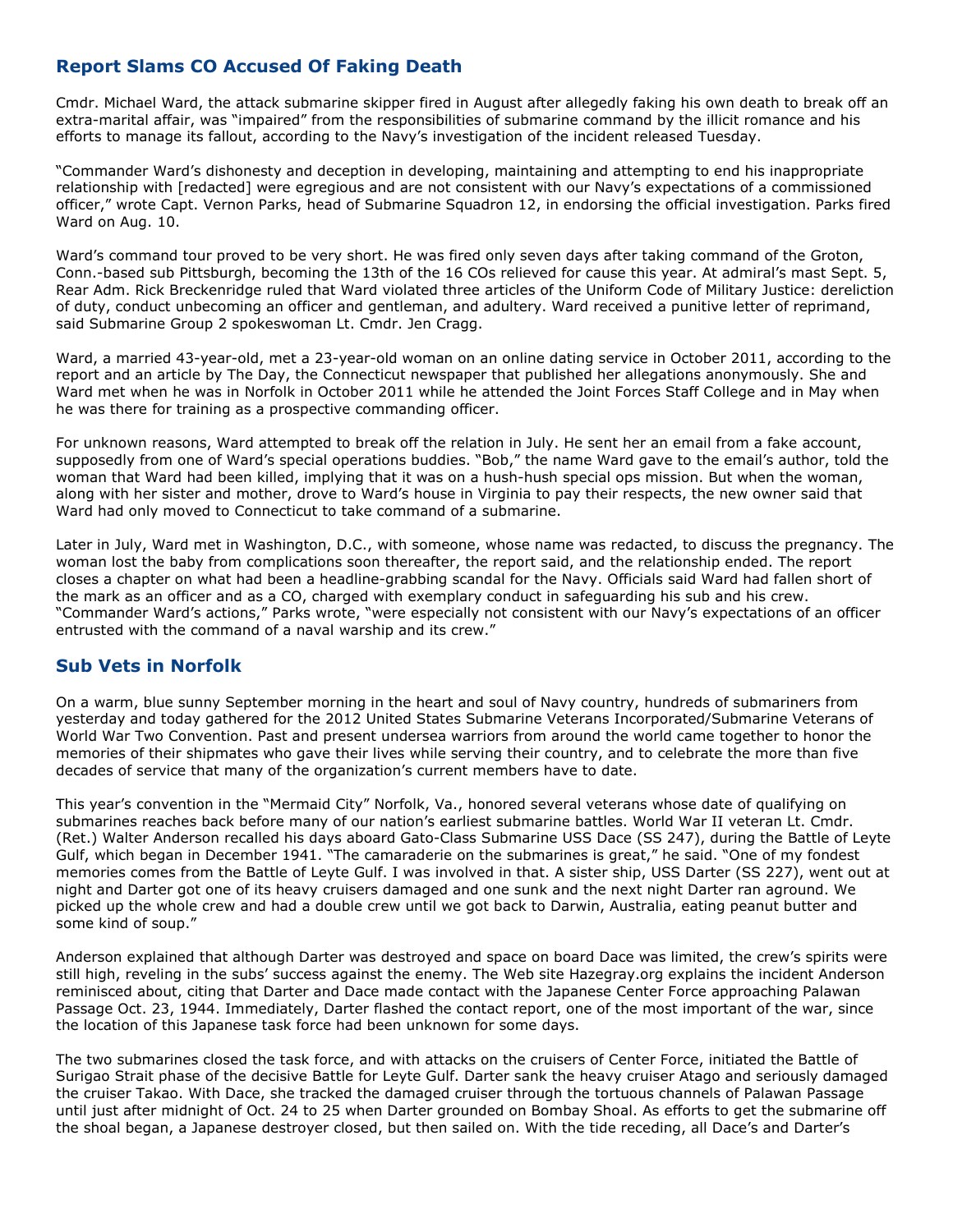efforts to get her off failed. All confidential papers and equipment were destroyed, and the entire crew taken off to Dace.

Anderson's adventurous and rewarding experience serving in the submarine community was not the only one retold during the week, but rather echoed as other seasoned submariners shared their memories from the depths. "My last official act in the Navy in October 1971 was to take the Deep Submergence Rescue Vehicle 1 Mystic down off San Clemente Island and certify her for test depth where we opened the hatch at 3,000 feet in a simulated sub hull," said Lt. Cmdr. Richard McPherson (Ret.) with a look of certainty on his face. "We opened the hatch and pulled the Sailors out in a simulated hatch and simulated hull."

McPherson explained that Mystic is one of two classes of DSRV in the fleet. He also added that while working with the Navy's DSRVs was an exciting and memorable time in his career, he always likes to talk with sub vets from World War II to learn about their experiences and how things have changed. "My highlight of this year's convention was meeting the World War II guys," he said. "I'm partial to them. My father was in the Navy from 1939 to 1966, so I grew up in a Navy family. I am looking forward to meeting all of the World War II vets, talking about them and what they have accomplished and doing what we can to support the Navy, especially submarines, in the future."

One person with insight into the present and future of the submarine force is COMSUBLANT Force Master Chief Kirk Saunders. While visionary, Saunders expressed his honor and excitement to speak before the group of submariners at the Holland Club Induction Breakfast. "I realize as much as anyone does how important it is to come out and speak with some of the true heroes of the Submarine Force and I am truly honored to be in the presence of such a proud group of submariners this morning," said Saunders, addressing the crowd of modest submariners who listened intently to each word spoken by the Atlantic submarine fleet's top enlisted advisor.

Vice Adm. John Richardson, who was commander, Submarine Forces until he turned over his duties to Vice Adm. Mike Connor, Sept. 7, echoed Saunders' sentiment about the vets in a statement earlier this year. Submarine veterans from the World War II era and beyond say they have high hopes for the future of the force. "I look forward to associating with the young people who are carrying the torch for the sub force," said Alan "Shane" Foraker who started his Navy career as a machinist's mate in 1960 and retired as a commander. "The young people who are continuing in today's Navy are fully capable of doing great things with these incredible machines and I am cautiously optimistic about the Navy opening up the force to women. We've got a complete change of sea [coming], but we are able. The world has changed and our mission has taken on a new character, but that mission remains the same." Retired Vice Adm. Albert "Al" Konetzni, a renowned submariner and former deputy of what is now commander, U.S. Fleet Forces Command, echoed the same sentiments during his national convention speech.

"I know that being a submariner means much to every individual here who has served this nation," Konetzni said. "I feel the same way and can truthfully say that earning my coveted dolphins was one of the most important moments in my professional career. Lately, I've given considerable thought to what makes us such a strong fraternity, and perhaps more importantly, why do our submarines, manned by young Americans averaging 22 years old, perform so well under the most arduous of conditions for very long periods of time during deployments."

"What caught my interest was a research hypothesis characterized by 'personnel authenticity' and 'community connection' defining great leadership. The submarine environment, in the past and today, is made of officers, chiefs, and Sailors who are forced to be 'authentic' because there is no personal or psychological privacy on a submarine. Submarines make a person 'authentic' or they fail and leave. Regarding 'community connection;' all of us are taught on day number one that submarining is a team sport. We all understand early on that the newest crewmember is as important as the skipper or chief of the boat when it comes to operating the 'boat' or 'sewer pipe' safely in times of war or peace; at great depths; far from home, for months on end. This connection or community spirit has always driven our crews to be close knit teams."

COMSUBLANT's current Inspector General Pat Urello, who is also a veteran limited duty officer of the submarine force, agrees that today's submariners, and those of the future, are more than fit to carry the torch. "Today's submariners are doing an outstanding job. They are intelligent, they are bright and technologically savvy and they are honoring our service with their service. I think it is outstanding that the Navy will integrate women into the submarine force," said Urello who spent 30 years in the submarine force. "As force master chief mentioned during today's breakfast, these women [that the Navy are integrating into the submarine force] are the best of the best and have already proven that they are where they belong and I am sure that we will integrate women into all of our subs in the near future."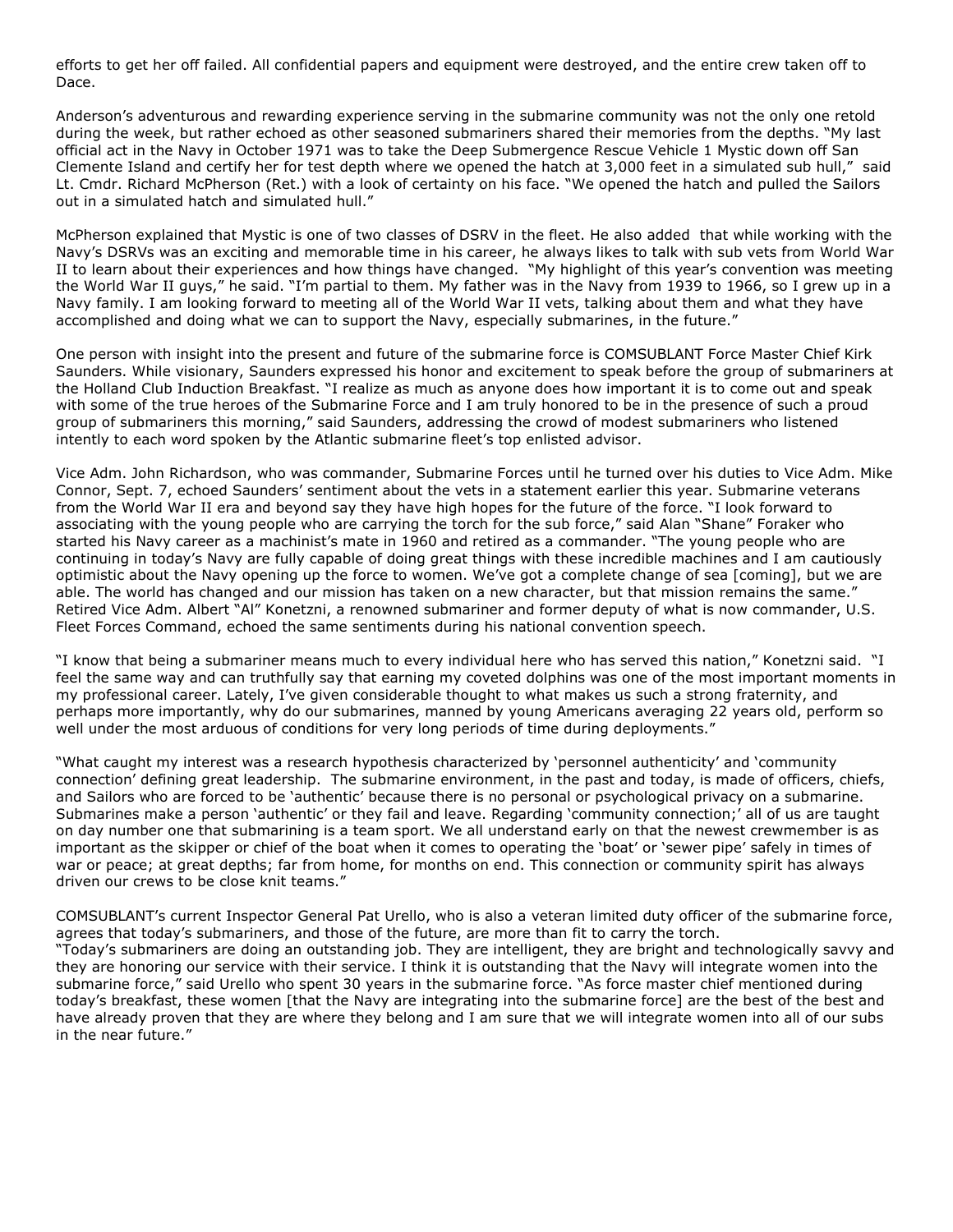# **Visit A Virginia Fast Attack Submarine**

[http://www.businessinsider.com/here-is-why-the-navy-is-betting-it-all-on-the-high-tech-virginia](http://www.businessinsider.com/here-is-why-the-navy-is-betting-it-all-on-the-high-tech-virginia-class-submarine-2012-7#the-virginia-class-submarine-is-a-new-breed-of-high-tech-post-cold-war-nuclear-subs-1)[class-submarine-2012-7#the-virginia-class-submarine-is-a-new-breed-of-high-tech-post-cold-war](http://www.businessinsider.com/here-is-why-the-navy-is-betting-it-all-on-the-high-tech-virginia-class-submarine-2012-7#the-virginia-class-submarine-is-a-new-breed-of-high-tech-post-cold-war-nuclear-subs-1)[nuclear-subs-1](http://www.businessinsider.com/here-is-why-the-navy-is-betting-it-all-on-the-high-tech-virginia-class-submarine-2012-7#the-virginia-class-submarine-is-a-new-breed-of-high-tech-post-cold-war-nuclear-subs-1)

# **Iran Launches Tareq 901 Submarine, Sahand Destroyer**

Iran's Navy has launched the overhauled super-heavy Tareq 901 submarine and indigenous Sahand destroyer in the southern port of Bandar Abbas. The super-heavy Tareq 901 submarine, which was repaired by Iranian experts, and Sahand destroyer were successfully launched on Tuesday on the order of Leader of Islamic Revolution Ayatollah Seyyed Ali Khamenei. Iranian Navy Commander Admiral Habibollah Sayyari said on May 29 that the entire overhauling process had been done by Iranian experts. "The country of origin had failed to deliver plans of the submarine's parts and was insisting to repair the sub in its own basins. However, the Iranian Navy has now developed the plans anew and has acquired a much significant expertise in the overhaul of the kilo-class submarines. With such a success Iran is among a handful of countries which can overhaul such submarines," Sayyari said.



"Anti-radar systems, wings, pneumatic systems, compressed air systems, pumps and sensors, telecommunication systems, propelling systems, and engine parts were among the parts repaired in the project all by Iranian engineers. This shows that Iran can achieve its goals by all means," said Rear Admiral Abbas Zamini, the manager of the project. In recent years, Iran has made great achievements in the defense sector and gained self-sufficiency in essential military hardware and defense systems. The country has repeatedly made it clear that its military might is merely based on the state's defense doctrine of deterrence and that it poses no threat to other countries.

# **World's most sophisticated and powerful nuclear submarine**

- **Carries dozens of cruise missiles capable of hitting targets 1,200 miles away**
- **Her sonar can detect vessels moving on the other side of the ocean**
- **Powerful nuclear reactor allows her to cruise non-stop for 25 years**
- **HMS Ambush is so hi-tech the giant submarine doesn't even need a periscope**

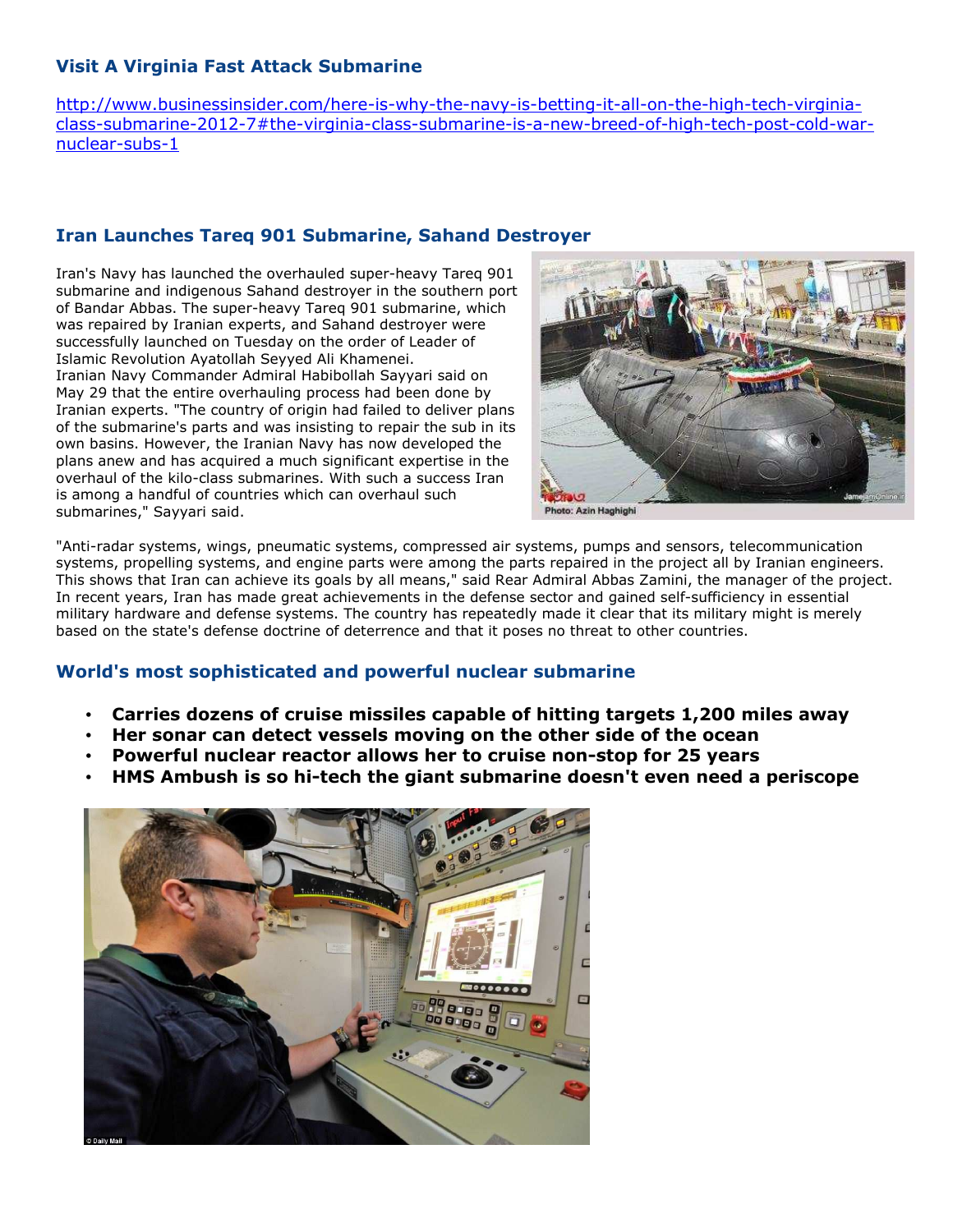She cost around £1billion to build, has sonar so sensitive it can hear other vessels 3,000 miles away and carries a giant payload of 38 deadly Tomahawk cruise missiles. HMS Ambush, the Royal Navy's newest nuclear attack submarine, is one of the most sophisticated and powerful vessels of her type ever built. The giant Astute-class sub, which was launched today, is so hi-tech she doesn't even need a periscope.

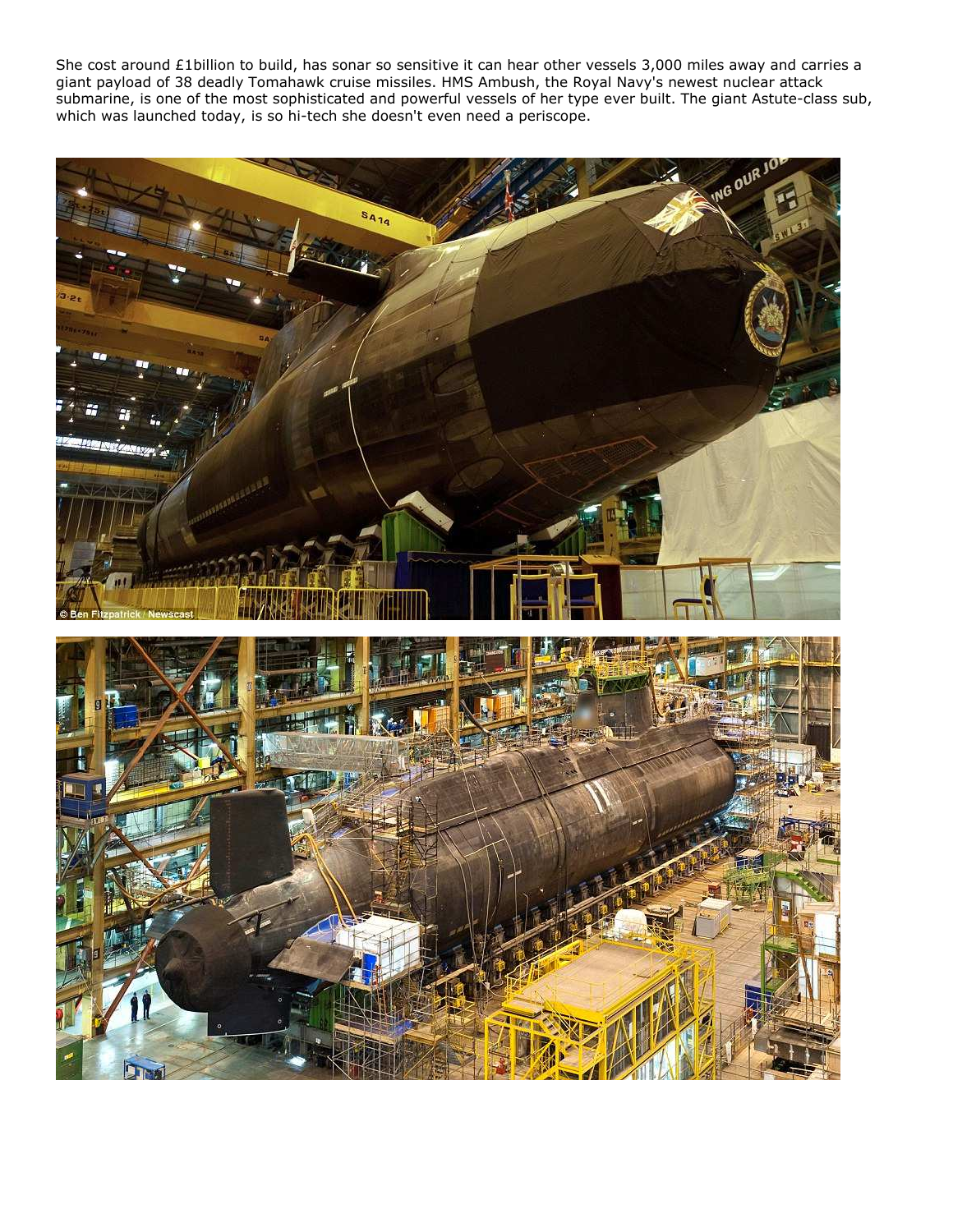

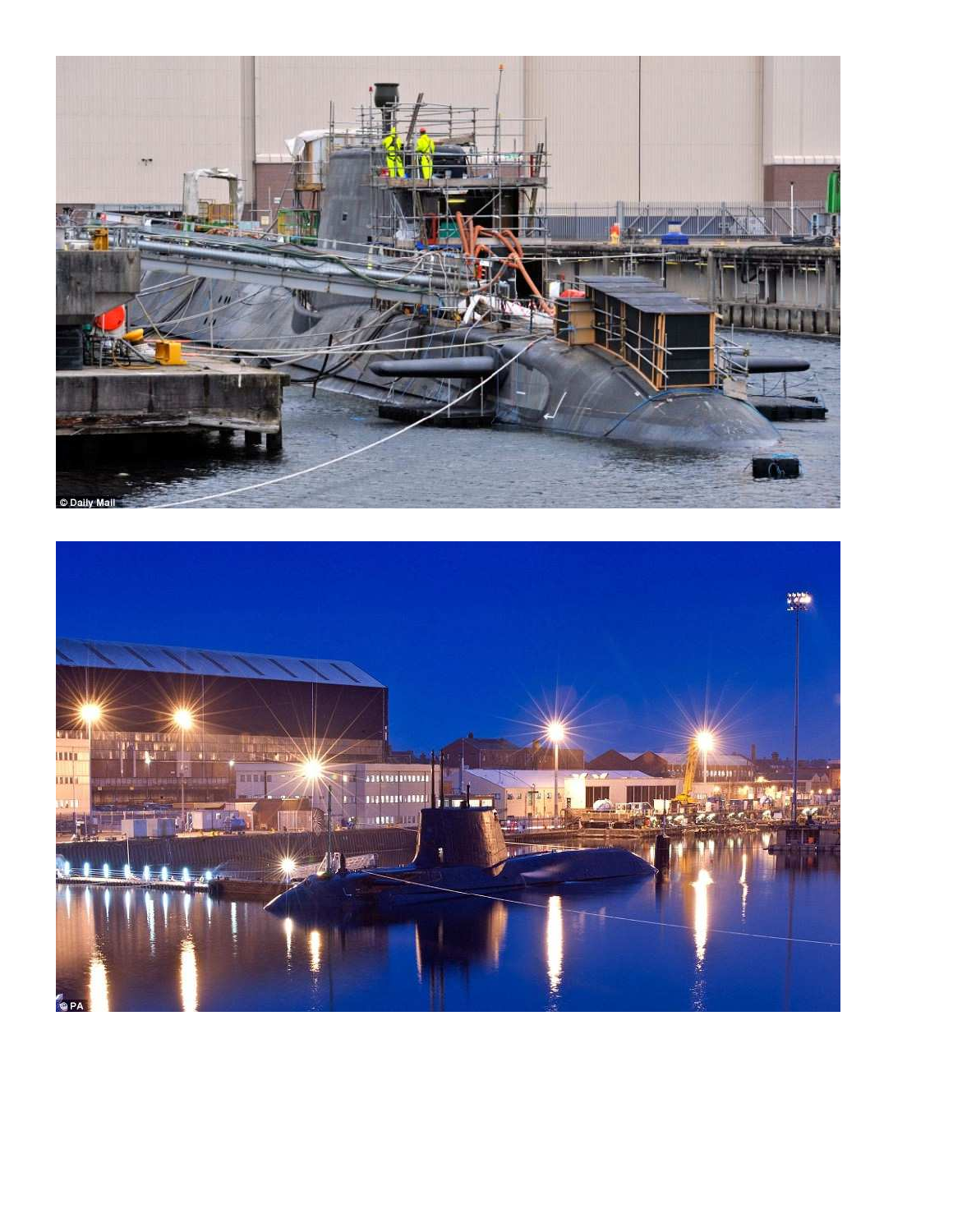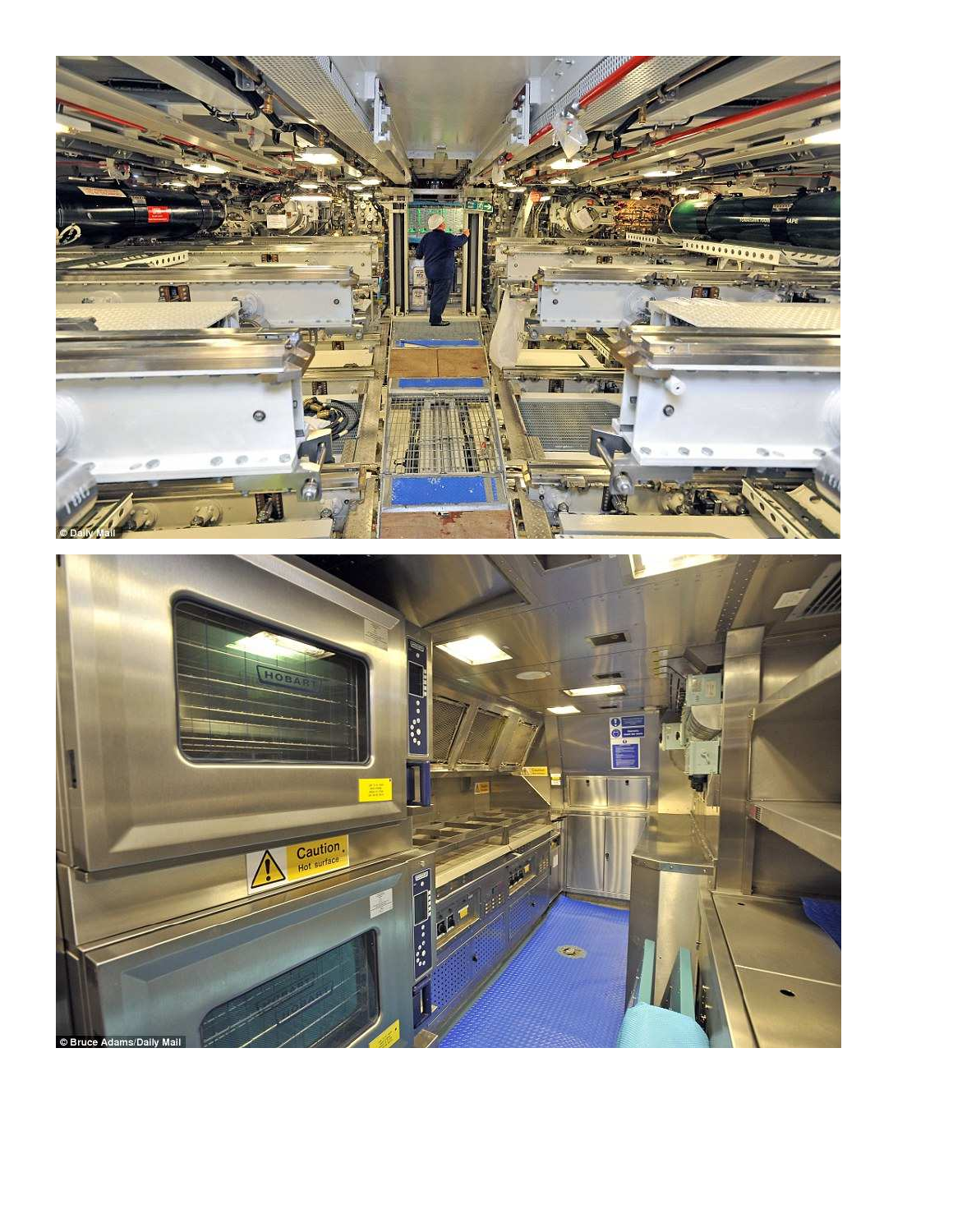#### **SUBVETS NEWS & VIEWS**

#### **USSVI Newly Revised Constitution and Bylaws are now posted online**

The newly revised C&B are on the USSVI web site. They include changes made by the PA's in the latest (2012) election cycle. The changes to the documents are highlighted in red."

Go to [www.ussvi.org t](http://www.ussvi.org/)hen click the DOCUMENTS button, then the ORGANIZATION button.

# **US Submarine Veterans Kap(SS) 4 Kid(SS) Week!**

Shipmates: We are establishing a US Submarine Veterans Kap(SS) 4 Kid(SS) Week! Each year the K4K Week will begin on Monday of the week that includes Veterans Day. This year it will be November 5th through the 11th.

This is being done to:

1. Establish a focus for local and national recognition of USSVI's Kap(SS) 4 Kid(SS) Program by media and the general public. This in turn will result in advancing our Creed and Purpose.

2. Take advantage of a period when Child Care Facilities are more likely to welcome visits by Veterans.

3. Have Sub Vets interact with Children, their families and facility staff at a time when the appreciation for Veterans is at its highest.

4. Bring joy to Children in need and the Sub Vets who visit them!

In addition to other K4K visits made during the year, I encourage USSVI Bases to schedule and make a K4K visit to Kids during that week, or as close to the week as possible.

For bases encountering resistance to K4K visits please let me know. I can have Child Care Facilities we visit contact those in your area to help obtain access. Please order any supplies early so that the USSVI National Storekeeper, or whoever your supplier is, has time to fill your orders.

"We begin by imaging that we are giving to them we end by realizing that they have enriched us" - Pope John Paul II

For those who are involved in our K4K Program, thank you for your support of children in need, and the USSVI!

#### **USSVI submarine themed general purpose cards and envelopes available**

For some time the submarine themed greeting card has been available to the bases and members for their use through the National Chaplain. The cards are now 'homeported' with the National Storekeeper and are available for purchase in lots of 25 ea. They can be used for such things as a 'binnacle list' get well, 'eternal patrol' sympathy , birthday greetings or for general correspondence between submariners.

The card size is 5.5 inches by 8.5 inches and includes an envelope. The front cover of the card is of a underwater WWII diesel submarine. Inside, directly in back of the front cover is an enlarged USSVI emblem. The inside lower part of the card is blank to allow any message to be written by the Base representative.

At a delivered cost of approximately \$1.00 ea, these high quality cards are a real bargain and these cards and envelopes can be purchased in lots of 25 ea for \$29.95, which also includes the current cost of shipping.

To order these cards, please make your check out to USSVI for \$29.95 and mail it to:

Barry Commons USSVI National Storekeeper 2603 Main St PMB 293 Oakley CA 94561

Be sure to identify your base name and the address where the cards are to be sent.

To see the face of this card, follow the link:

[https://www.ussvi.org/Documents/Online\\_Organization\\_BinnacleListCard.jpg](https://www.ussvi.org/Documents/Online_Organization_BinnacleListCard.jpg)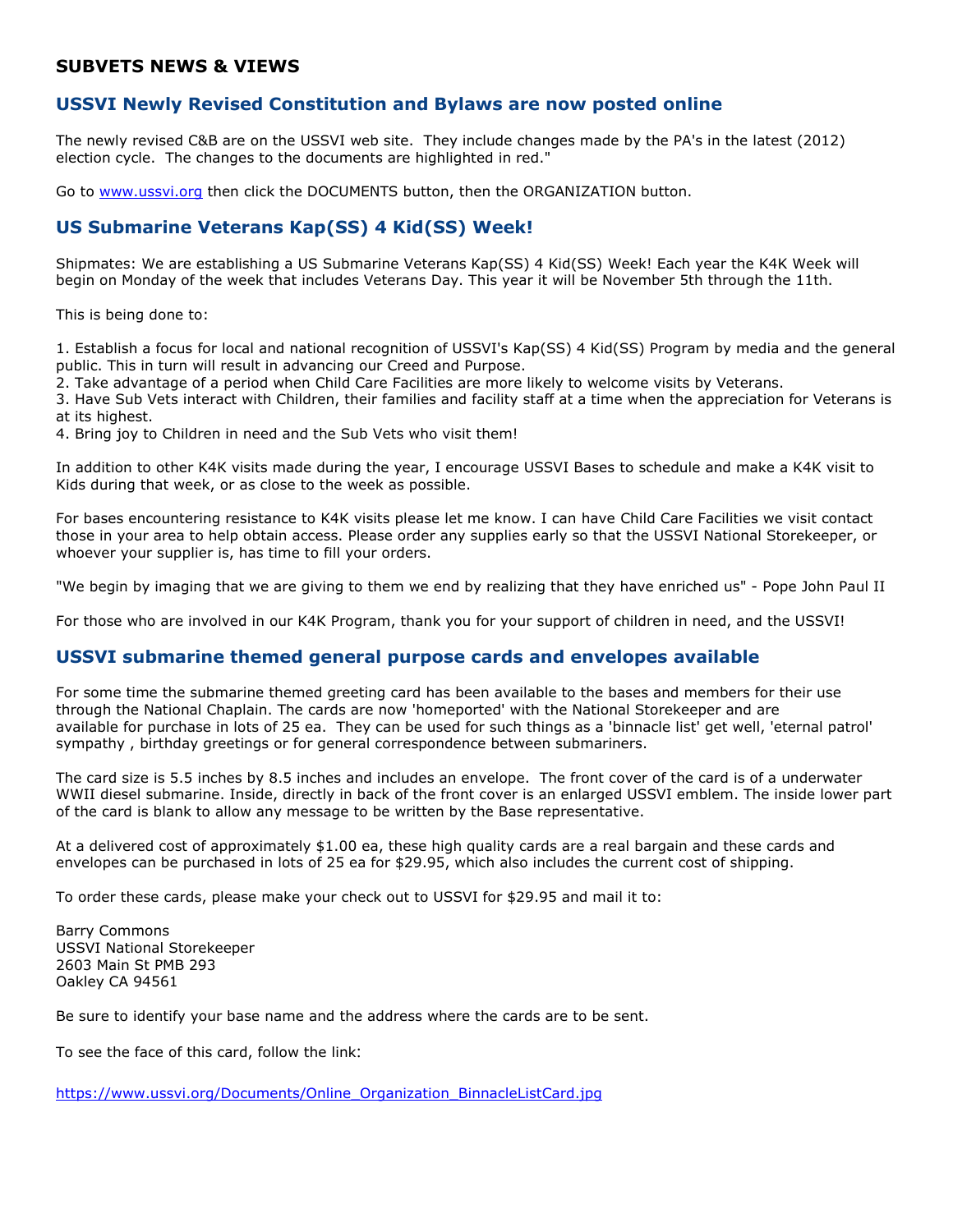#### **USSVI on Facebook**

For several years USSVI has had a FACEBOOK presence for the USSVI Virtual Museum and the USSVI Submarine Veterans National Office. If you're a FACEBOOK user, visit and "Like" our pages. Tell your sub-buddies as well. There are some really great pictures in the photo albums there.

#### **End of an era - Submarine Veterans of WWII disbands**

The National SVWWII organization, established in 1955 to honor WWII subvets and remember the submarine men lost in WWII, formally closed it's national administration at the joint USSVI-SVWWII Convention in Norfolk this year.

"There are memorials all over this country they've built," said retired Vice Adm. Al Konetzni, who has long been close with the World War II veterans even though he is not of that era. "These guys started in 1955 doing this for their buddies, so they would not be forgotten. It's a wonderful story of self-image. They said, 'Hey, we're going to do it, and we will do it.'"

Walter "Gus" Kraus, final President of SVWWII said the WWII sub veterans considered themselves a unique group and that uniqueness forged a strong bond. The end of the organization, he said, also represents the "end of an era where we were able to get together and blow our own horn, remembering the circumstances under which we fought."

"They will never be forgotten, ever, ever, ever," said Konetzni, a former deputy commander of U.S. Fleet Forces Command and the U.S. Atlantic Fleet. "They gave us our traditions and our spirit. They were our leaders."

Of the remaining 2,146 WWII members, due to the passage of time and the ravages of age, only 62 were able to attend the closing ceremony.

1,102 of these WWII men are also members of USSVI.

Each of the SVWWII Chapters has the option to continue meeting as a local 'sub club' and all World War II Submariners are always welcome to attend USSVI meetings in their area.

#### **2012 Voting Result charts and Base member participation chart**

To see these charts, go to [www.ussvi.org,](http://www.ussvi.org/) then click the DOCUMENTS Button. Then click the ELECTIONS button and the links are there to see.

#### **2012 National election results:**

As announced at the annual business meeting in Norfolk Today (ABM) -

2012-2014 National Officers Commander: Michael Bircumshaw Sr Vice Commander: Carl Schmidt Jr Vice Commander: Al Singleman, Jr Secretary: Tom Conlon Treasurer Richard McPherson

2012-2014 Region Directors Northeast Director: Michael Naughton Southeast Director: Dick Kanning Central Director: Wayne Standerfer Western Director: John Mansfield

2012-2013 District Commander of the year: Vic Van Horn 2012-2014 Immediate Past Natl Cdr: Patrick Householder

All the proposed amendments were Accepted. 2013 Convention: Rochester MN 2014 Convention: Burlingame CA (SFO Area)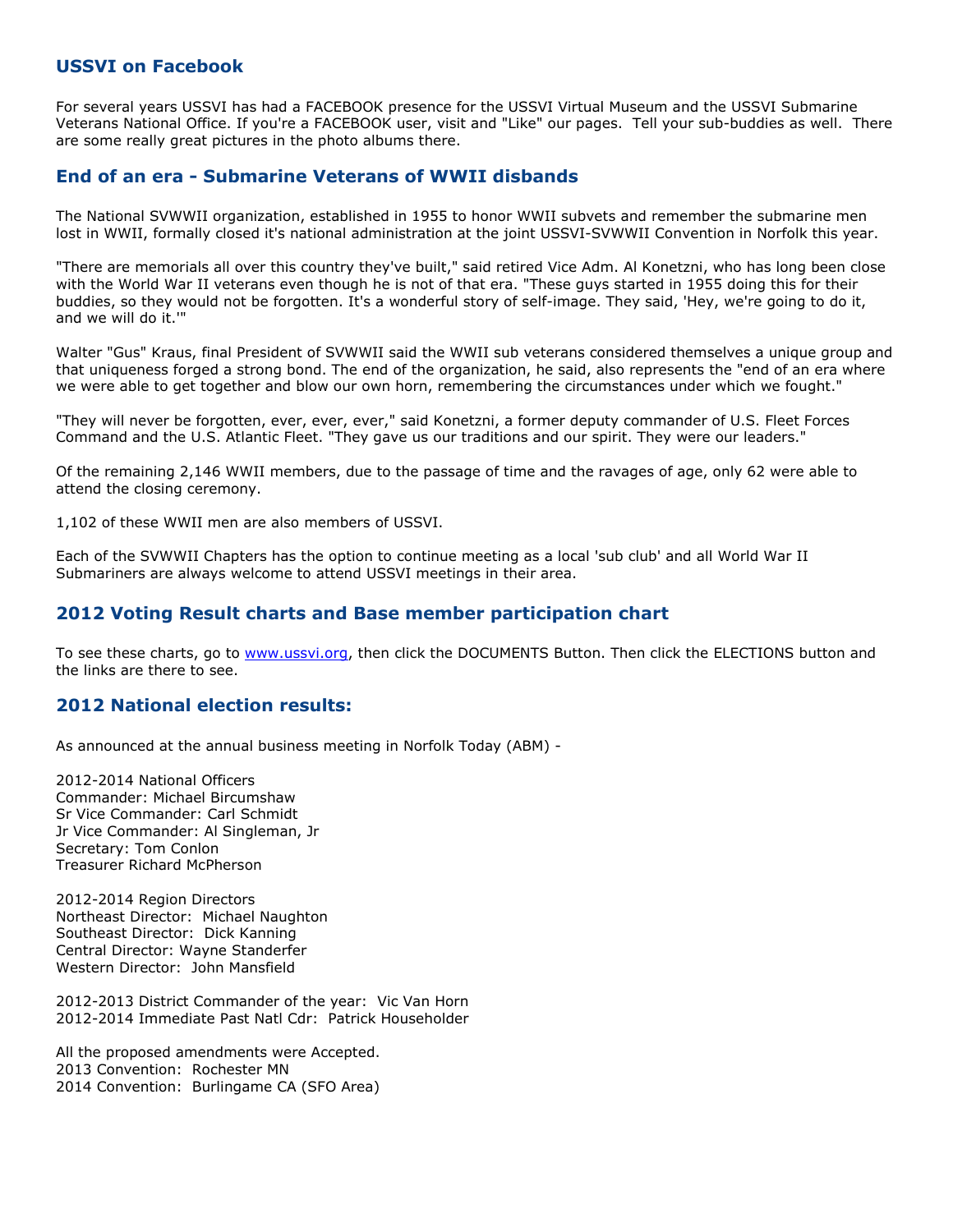# **Debriefing the Recently Concluded USSVI National Election**

In the just concluded USSVI national election, 2,671 members voted, including approx 200 by mail. The online electronic voting system was heavily used for several reasons.

It was designed to be completely private and secure. Second, it was intended to be very convenient and easy for a member to vote online. Third, it is very economical for all concerned -no stamps, no printing, etc. Did you use this online voting system? If so, how did it work out for you?

If you have any particular critique or comment regarding this the system, please reply back to [householderp@comcast.net](mailto:householderp@comcast.net)

#### **Navy & Veteran News and Other Gouge**

# **FVAP Provides Update on Military Voting**

The Federal Voting Assistance Program (FVAP) hosted a press conference this week to provide an update on Pentagon voting assistance initiatives for the current election cycle. FVAP Acting Director Pam Mitchell said that "voting assistance for our absentee military... has never been better" and referenced data that shows this year's online requests for absentee voting cards is comparable to the number received in 2004, the last time a sitting president was running for reelection.

This information differs from a recent report by the Military Voting Protection Project, a military voting advocacy group, that states the number of requests from service members for absentee ballots is remarkably low this year, specifically faulting the Defense Department's (DoD's) voting assistance offices. FVAP is also under fire from the DoD Inspector General's office because investigators weren't able to make contact with approximately half of the 224 Installation Voter Assistance Offices DoD claims to maintain at military bases around the world.

State election officials across the U.S. have noted a rise in military voting in recent election cycles, however FVAP reports a disturbing increase in the rate at which active duty voters have not received requested absentee ballots. The rate of un-received ballots rose from 16 percent in 2008 to 29 percent in 2010.

#### **Legislative Update: Agent Orange Reform**

One of FRA's top legislative priorities is support for legislation that would allow veterans who served off the coast of Vietnam to cite exposure to toxic herbicides relative to veterans' disability ratings and claims. The Association strongly supports the "Blue Water Navy Vietnam Veterans Act" (H.R. 3612, S. 1629) and the "Agent Orange Equity Act" (H.R. 812), both of which would allow so-called "blue water" veterans to be compensated for their service-connected disabilities related to their exposure to Agent Orange and other herbicides.

Last February, the Department of Veterans Affairs (VA) added 47 ships to their list of Navy and Coast Guard vessels that are presumptive for exposure to Agent Orange due to duty in the coastal waters and inland waterways of Vietnam. There are now 214 ships on the VA's presumptive list, which is available at [www.fra.org/agentorange](http://www.fra.org/agentorange). If a service member served aboard any of these vessels during the described time period and they have any of the 14 diseases recognized as Agent Orange-related, they may have a creditable claim for VA disability compensation.

# **DFAS Requires Direct Deposit**

The U.S. Treasury Department has mandated that the Defense Finance and Accounting Service (DFAS) use only direct deposit when sending payments to retirees and annuitants beginning on March 1, 2013. Direct deposit eliminates the possibility of a lost or stolen check, reduces the opportunity for identity theft, and provides payment in a more timely and efficient manner. Although most beneficiaries already have direct deposit, DFAS urges the small number who are still using regular mail to set up direct deposit with their bank or financial institution now to avoid the last-minute rush in February.

To learn more about starting or changing direct deposit, visit: <http://www.dfas.mil/retiredmilitary/manage/direct-deposit.html>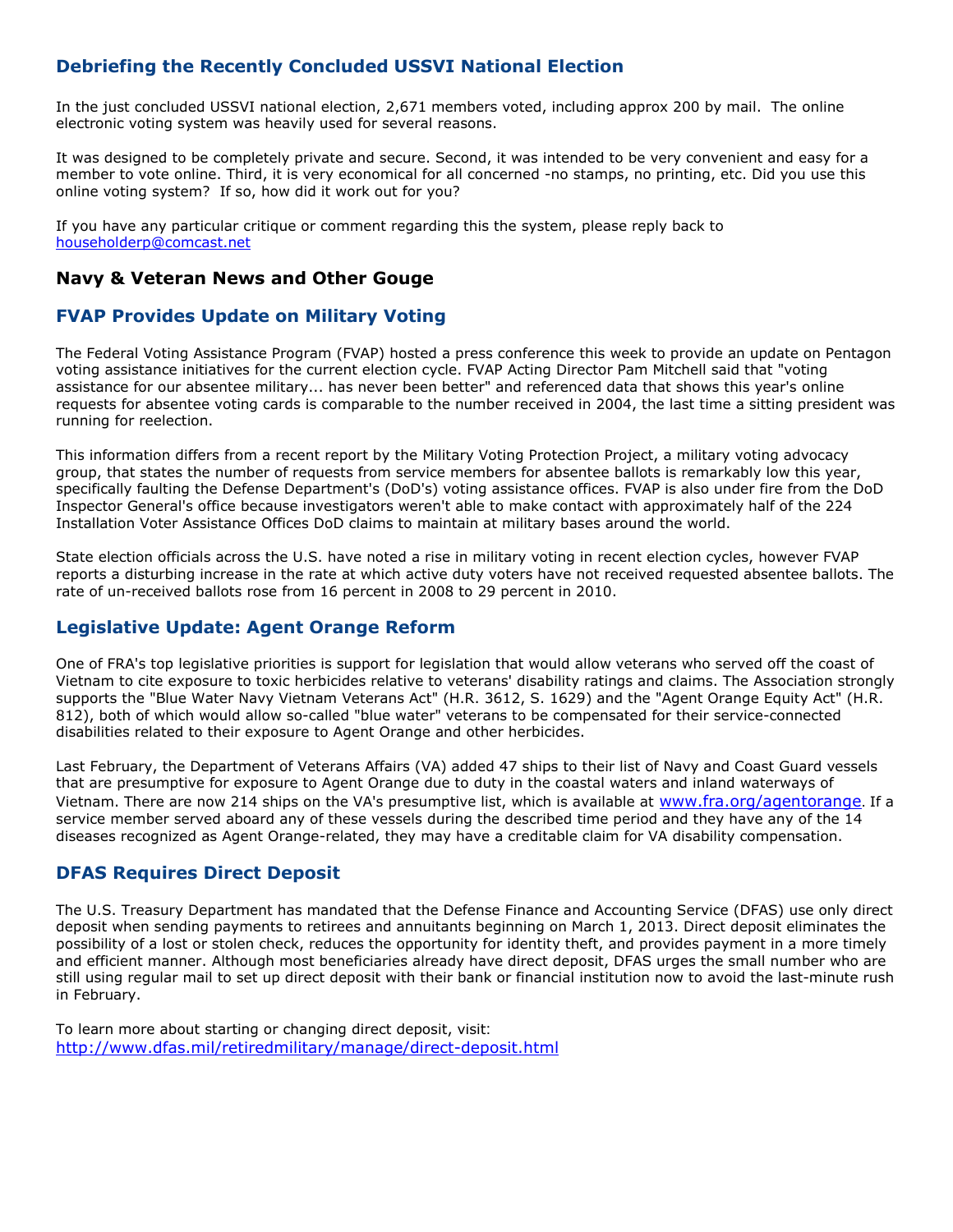# **House Passes New Stolen Valor Act**

The House of Representatives overwhelmingly passed a modified "Stolen Valor Act" bill (H.R. 1775) this week in response to a U.S. Supreme Court decision (United States v. Alvarez) handed down in July. The court declared the original "Stolen Valor Act of 2005" unconstitutional, saying that false claims of military service and awards were protected as free speech. Rep. Joe Heck (Nev.) sponsored the current bill that establishes a more narrow focus than the 2005 law and would make it a crime to lie about having received decorations with the intent of obtaining "anything of value." Many Constitution scholars believe this more narrowly focused bill will pass constitutional review since its impact is limited to individuals who benefit from fictional accounts of military service.

Rep. Heck's bill was introduced last year and Senator Scott Brown (Mass.) has introduced the Senate companion bill (S. 1728). The legislation now moves to the Senate for further consideration. Senator James Webb (Va.) has also introduced similar legislation ("Military Service Integrity Act," S. 3372) and plans to offer the bill as a floor amendment to the Senate version of the FY 2013 Defense Authorization Act (S. 3254).

Members are urged to use the FRA Action Center at <http://www.capwiz.com/fra/issues/alert/?alertid=61558341> to ask their Senators to support this legislation.

#### **Executive Order to Improve Mental Health for Vets, Troops and Families**

President Obama recently signed an Executive Order aimed at reducing suicides and improving mental health services for veterans, active duty personnel and their families. The order requires the VA to increase capacity of its Veterans Crisis Hotline by 50 percent to ensure that veterans identified as being a danger to themselves or others are connected with a trained mental health professional within 24 hours. The order allows VA to refer veterans in need of immediate mental health care to the TRICARE network and directs the Department of Veterans Affairs (VA) and the Department of Health and Human Services (HHS) to expand outreach efforts to service members and veterans, and fill all vacancies for mental health staff positions. The Departments of Defense (DoD) and VA are required to also establish an inter-agency task force to coordinate their efforts, and VA and HHS will establish at least 15 pilot programs involving community-based health providers to expand mental health services in areas not well served by VA.

As many as 18 veterans are committing suicide daily and long waits for mental health care services reported at some VA facilities across the country are a major concern for FRA, along with the growing backlog of unresolved VA disability claims.

In related news, the 2012 National Strategy for Suicide Prevention report was recently released and details a national strategy for reducing the number of suicides that includes community-based approaches. The report, prepared by the U.S. Surgeon General and the National Action Alliance for Suicide Prevention, specifies new ways to identify people at risk.

#### **TRICARE Prime Fee Changes Effective October 1**

TRICARE Prime enrollment fees for retirees and their families will increase to \$269.28 for individual retirees and \$538.56 for retirees and their family members, effective October 1, 2012. Survivors of active duty deceased sponsors, medically retired service members and their dependents are exempt from these increases. Active duty service members and their families also continue to have access to TRICARE Prime with no enrollment fee.

Prime beneficiaries who enrolled before October 1, 2011, did not incur the 13-percent fee increases imposed on new enrollees last year. The increases that take effect next week reflect the 13-percent increase that were levied on new enrollees last year, plus a 3.1-percent increase that is equal to the annual cost-of-living adjustment (COLA) for 2013.

Those who enrolled before October 1, 2011, currently pay \$230/year for individuals and \$460/year for families. Those who enrolled on or after October 1, 2011, pay \$260/year for individuals and \$520/year for families. After October 1, 2012, all Prime beneficiaries (except those exempted) will pay \$269.28/year for individuals and \$538.56/year for families.

Beneficiaries can opt to pay their enrollment fee monthly, quarterly or annually. To make changes visit <http://www.tricare.mil/mybenefit/home/Costs/HealthPlanCosts/TRICAREPrimeOptions/EnrollmentFees> or call the representative for your TRICARE region:

North Region/HealthNet Federal Services - 1-877-874-2273 South Region/Humana Military Healthcare Services - 1-800-444-5445 West Region/TriWest Healthcare Alliance - 1-888-874-9378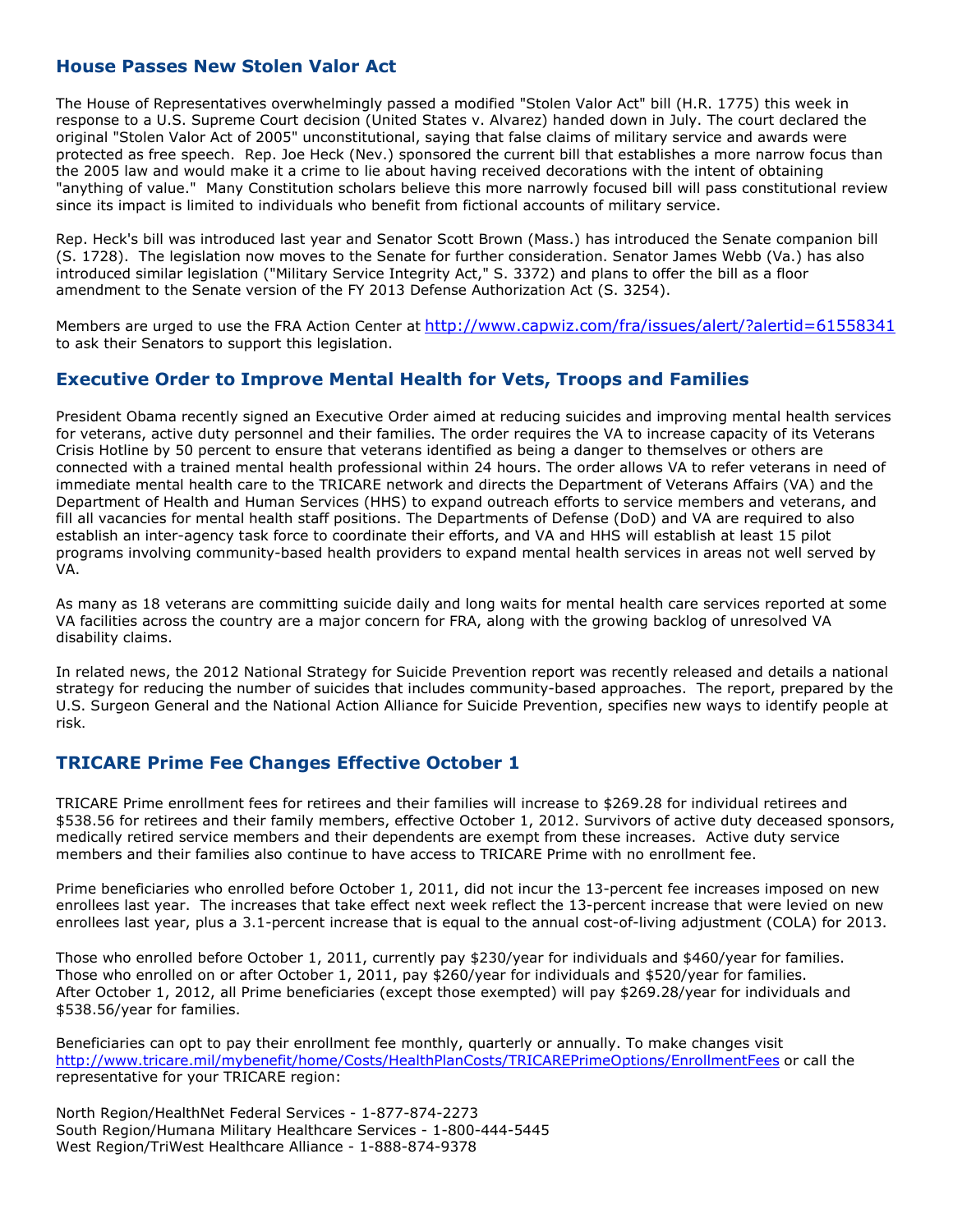# **On The Web**

Some Websites and Blogs of Interest to USSVICB Members

**[The Naval Submarine League](http://www.navalsubleague.com/NSL/default.aspx)**

**[Fleet Submarine](http://www.fleetsubmarine.com/sublinks.html)**

**[Synchronized Swimming For Submarines](http://www.isr.umd.edu/news/news_story.php?id=4856)**

#### **[The Coffin Boats](http://wgordon.web.wesleyan.edu/kamikaze/books/general/midgetsubs/index.htm)**

(email your favorite links for publication to [steve\)](mailto:steven.morawiec@comcast.net)

# **Navy History**

#### **USS BARB**

Thirty-nine years ago, an Italian submarine was sold for a paltry \$100,000 as scrap. The submarine, given to the Italian Navy in 1953, was originally the USS Barb, an incredible veteran of World War II service with a heritage that should not have been melted away without any recognition. The U.S.S. Barb was a pioneer, paving the way for the first submarine to launch missiles and it flew a battle flag unlike that of any other ship.

In addition to the Medal of Honor ribbon at the top of the flag identifying the heroism of its Captain, Commander Eugene 'Lucky' Fluckey, the bottom border of the flag bore the image of a Japanese train locomotive.

The U.S.S. Barb was indeed, the submarine that SANK A TRAIN !

July 18, 1945 In Patience Bay, off the coast of Karafuto, Japan.

It was after 4 A.M. and Commander Fluckey rubbed his eyes as he peered over the map spread before him. It was the twelfth war patrol of the Barb, the fifth under Commander Fluckey. He should have turned the submarine's command over to another skipper after four patrols, but had managed to strike a deal with Admiral Lockwood to make a fifth trip with the men he cared for like a father. Of course, no one suspected when he had struck that deal prior to his fourth and should have been his final war patrol, that Commander Fluckey's success would be so great he would be awarded the Medal of Honor.

Commander Fluckey smiled as he remembered that patrol. Lucky Fluckey they called him. On January 8th the Barb had emerged victorious from a running two-hour night battle after sinking a large enemy ammunition ship. Two weeks later in Mamkwan Harbor he found the mother-lode... more than 30 enemy ships.

In only 5 fathoms (30 feet) of water his crew had unleashed the sub's forward torpedoes, then turned and fired four from the stern. As he pushed the Barb to the full limit of its speed through the dangerous waters in a daring withdrawal to the open sea, he recorded eight direct hits on six enemy ships.

What could possibly be left for the Commander to accomplish who, just three months earlier had been in Washington, DC to receive the Medal of Honor? He smiled to himself as he looked again at the map showing the rail line that ran along the enemy coastline.

Now his crew was buzzing excitedly about bagging a train!

The rail line itself wouldn't be a problem. A shore patrol could go ashore under cover of darkness to plant the explosives... one of the sub's 55-pound scuttling charges. But this early morning Lucky Fluckey and his officers were puzzling over how they could blow not only the rails, but also one of the frequent trains that shuttled supplies to equip the Japanese war machine. But no matter how crazy the idea might have sounded, the Barb's skipper would not risk the lives of his men.

Thus the problem... how to detonate the explosives at the moment the train passed, without endangering the life of a shore party. PROBLEM?

If you don't search your brain looking for them, you'll never find them. And even then, sometimes they arrive in the most unusual fashion. Cruising slowly beneath the surface to evade the enemy plane now circling overhead, the monotony was broken with an exciting new idea: Instead of having a crewman on shore to trigger explosives to blow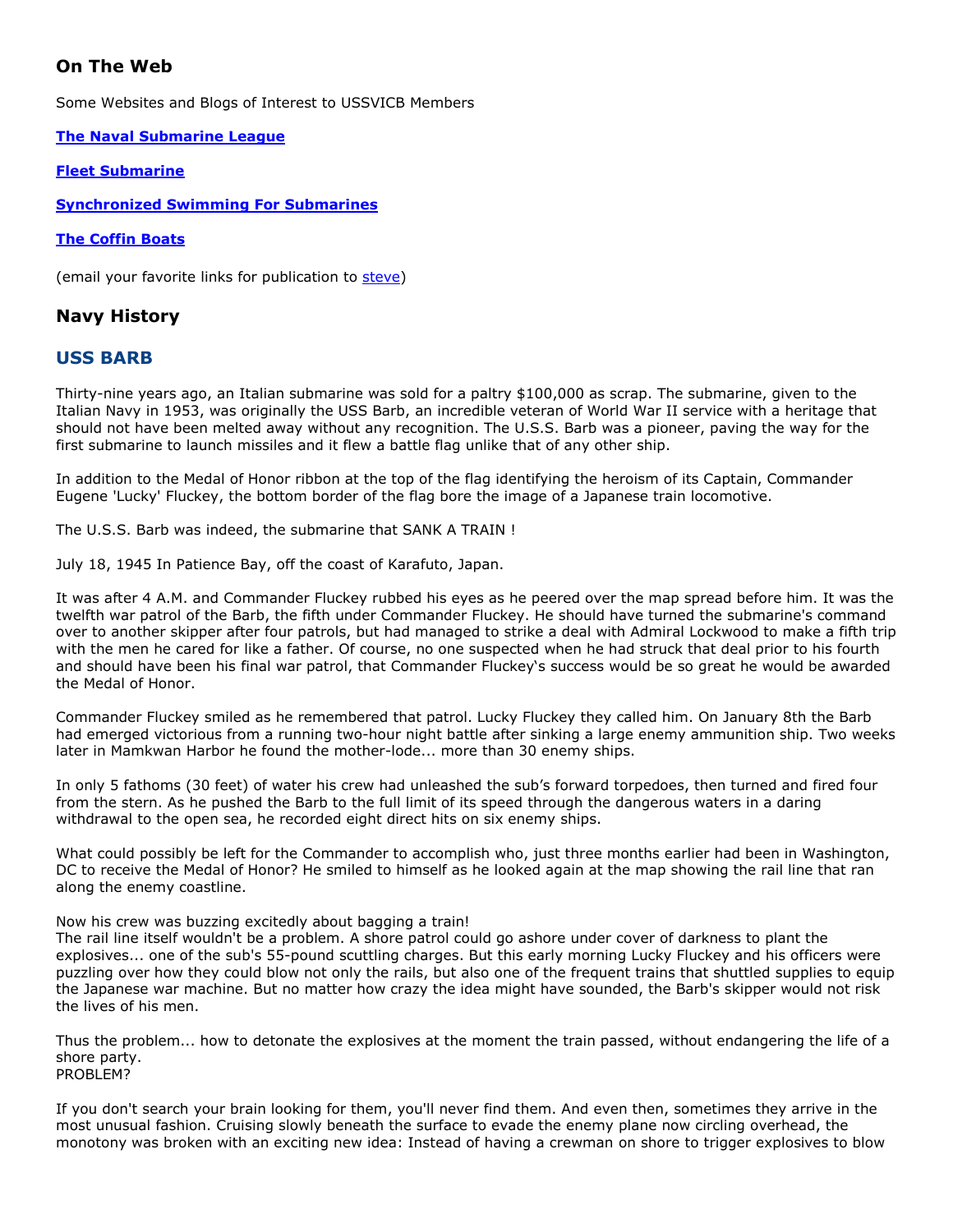both rail and a passing train, why not let the train BLOW ITSELF up?

Billy Hatfield was excitedly explaining how he had cracked nuts on the railroad tracks as a kid, placing the nuts between two ties so the sagging of the rail under the weight of a train would break them open. "Just like cracking walnuts,"he explained. To complete the circuit [ detonating the 55-pound charge ] we hook in a micro switch... and mounted it between two ties, directly under the steel rail.

" We don't set it off - the TRAIN will." Not only did Hatfield have the plan, he wanted to go along with the volunteer shore party. After the solution was found, there was no shortage of volunteers; all that was needed was the proper weather... a little cloud cover to darken the moon for the sabotage mission ashore. Lucky Fluckey established his criteria for the volunteer party:

- [ 1 ] No married men would be included, except for Hatfield,
- [ 2 ] The party would include members from each department,
- [ 3 ] The opportunity would be split evenly between regular Navy and Navy Reserve sailors,

[4] At least half of the men had to have been Boy Scouts, experienced in handling medical emergencies and tuned into woods lore.

FINALLY, Lucky Fluckey would lead the saboteurs himself.

When the names of the 8 selected sailors was announced it was greeted with a mixture of excitement and disappointment.

Members of the submarine's demolition squad were:

- · Chief Gunners Mate Paul G. Saunders, USN;
- · Electricians Mate 3rd Class Billy R. Hatfield, USNR;
- · Signalman 2nd Class Francis N. Sevei, USNR;
- · Ships Cook 1st Class Lawrence W. Newland, USN;
- · Torpedomans Mate 3rd Class Edward W. Klingesmith, USNR;
- · Motor Machinists Mate 2nd Class James E. Richard, USN;
- · Motor Machinists Mate 1st Class John Markuson, USN; and
- · Lieutenant William M. Walker, USNR.

Among the disappointed was Commander Fluckey who surrendered his opportunity at the insistence of his officers that as commander he belonged with the Barb, coupled with the threat from one that "I swear I'll send a message to ComSubPac if the Commander attempted to join the demolition shore party."

In the meantime, there would be no harassing of Japanese shipping or shore operations by the Barb until the train mission had been accomplished. The crew would ' lay low' to prepare their equipment, practice and plan and wait for the weather.

July 22, 1945 Patience Bay [Off the coast of Karafuto, Japan]

Waiting in 30 feet of water in Patience Bay was wearing thin the patience of Commander Fluckey and his innovative crew. Everything was ready. In the four days the saboteurs had anxiously watched the skies for cloud cover, the inventive crew of the Barb had crafted and tested their micro switch. When the need was proposed for a pick and shovel to bury the explosive charge and batteries, the Barb's engineers had cut up steel plates in the lower flats of an engine room, then bent and welded them to create the needed digging tools. The only things beyond their control were the weather.... and the limited time. Only five days remained in the Barb's patrol.

Anxiously watching the skies, Commander Fluckey noticed plumes of cirrus clouds, then white stratus capping the mountain peaks ashore. A cloud cover was building to hide the three-quarters moon. So, this would be the night.

#### MIDNIGHT, July 23, 1945

The Barb had crept within 950 yards of the shoreline. If it was somehow seen from the shore it would probably be mistaken for a schooner or Japanese patrol boat. No one would suspect an American submarine so close to shore or in such shallow water.

Slowly the small boats were lowered to the water and the 8 saboteurs began paddling toward the enemy beach. Twenty-five minutes later they pulled the boats ashore and walked on the surface of the Japanese homeland. Stumbling through noisy waist-high grasses, crossing a highway and then into a 4-foot drainage ditch, the saboteurs made their way to the railroad tracks. Three men were posted as guards, Markuson assigned to examine a nearby water tower. The Barb's auxiliary man climbed the tower's ladder, then stopped in shock as he realized it was an enemy lookout tower . . . an OCCUPIED enemy lookout tower.

Fortunately the Japanese sentry was peacefully sleeping. And Markuson was able to quietly withdraw to warn his raiding party.